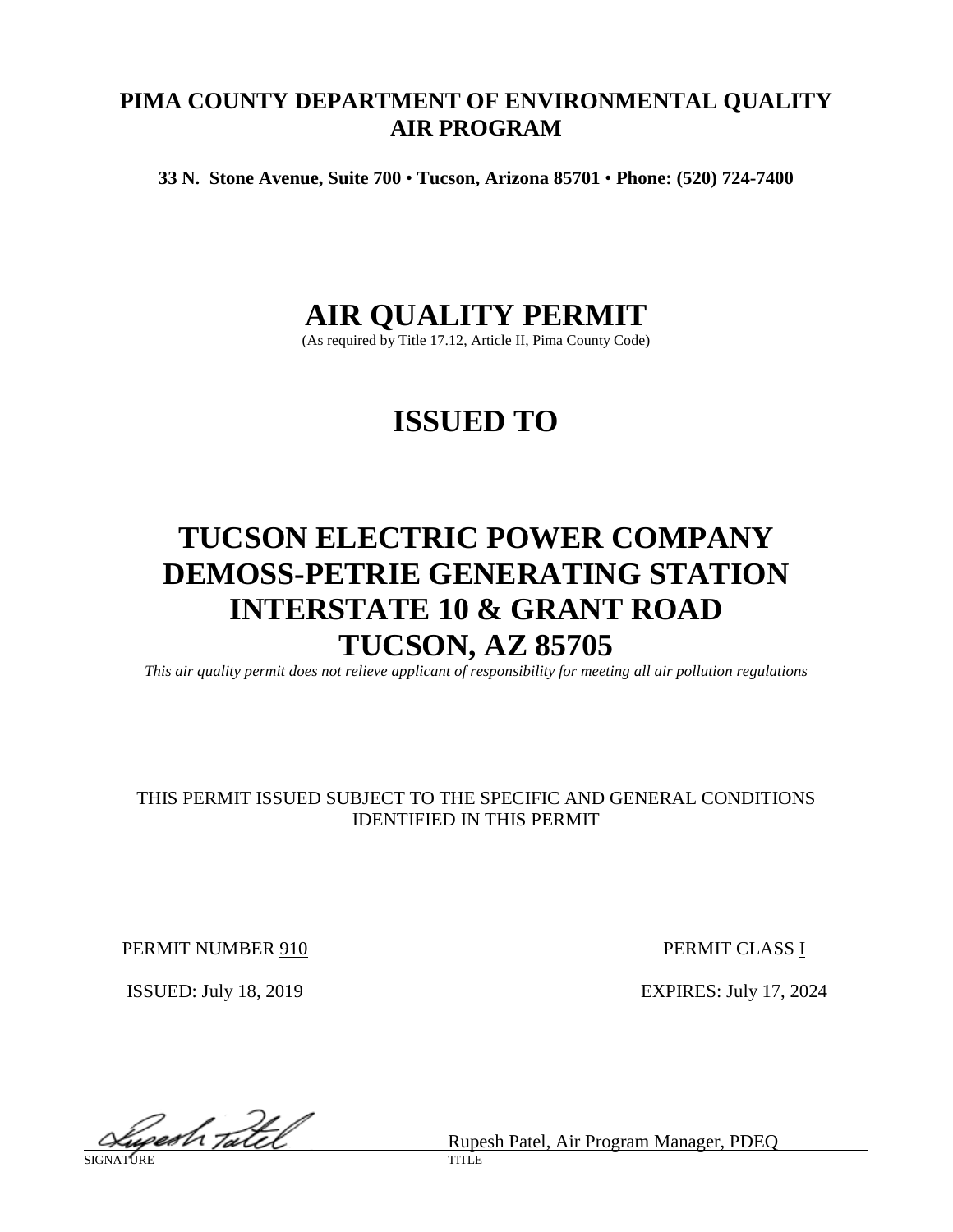### **TABLE OF CONTENTS**

| <b>Summary</b> 23 |                                                                                                                                                                                                                                     |             |
|-------------------|-------------------------------------------------------------------------------------------------------------------------------------------------------------------------------------------------------------------------------------|-------------|
|                   | Part A: General Conditions 2000 and 2000 and 2000 and 2000 and 2000 and 2000 and 2000 and 2000 and 2000 and 200                                                                                                                     |             |
| 1.                | Permit Expiration and Renewal material content and the content of the state of the state of the state of the state of the state of the state of the state of the state of the state of the state of the state of the state of       |             |
| 2.                | Compliance with Permit Conditions [11] All and the Compliance with Permit Conditions [2016] All and the Conditions [2016] All and the Complete State of All and All and All and All and All and All and All and All and All an      |             |
| 3.                |                                                                                                                                                                                                                                     |             |
| 4.                | Posting of Permit 2000 communication contract to the contract of Permit 2000 communication contract 2000 communication 3                                                                                                            |             |
| 5.                |                                                                                                                                                                                                                                     |             |
| 6.                |                                                                                                                                                                                                                                     |             |
| 7.                |                                                                                                                                                                                                                                     |             |
| 8.                |                                                                                                                                                                                                                                     |             |
| 9.                | <b>Inspection and Entry</b>                                                                                                                                                                                                         |             |
|                   | 10. Permit Revision Pursuant to Federal Hazardous Air Pollutant Standard [11] [10] Permit Revision Pursuant to Federal Hazardous Air Pollutant Standard                                                                             |             |
|                   |                                                                                                                                                                                                                                     |             |
|                   |                                                                                                                                                                                                                                     |             |
|                   |                                                                                                                                                                                                                                     |             |
|                   | 14. Duty to Provide Information 2000 and 2000 and 2000 and 21 and 21 and 22 and 22 and 23 and 24 and 25 and 25                                                                                                                      |             |
|                   | 15. Permit Amendment or Revision <i>manufacture and a content of the series</i> and a content of the series and the series of the series and the series of the series of the series of the series of the series of the series of th |             |
|                   |                                                                                                                                                                                                                                     |             |
|                   |                                                                                                                                                                                                                                     |             |
|                   |                                                                                                                                                                                                                                     |             |
|                   |                                                                                                                                                                                                                                     |             |
|                   |                                                                                                                                                                                                                                     |             |
|                   |                                                                                                                                                                                                                                     |             |
|                   |                                                                                                                                                                                                                                     |             |
|                   | 23. Stratospheric Ozone Depleting Substances [15] [15] The Stratospheric Ozone Depleting Substances [15] [15] The Stratospheric Ozone Depleting Substances [15] The Stratospheric Ozone Depleting Substances [15] The Stratosp      |             |
|                   |                                                                                                                                                                                                                                     |             |
|                   |                                                                                                                                                                                                                                     |             |
|                   |                                                                                                                                                                                                                                     |             |
|                   |                                                                                                                                                                                                                                     |             |
|                   | Monitoring Requirements [18] Monitoring Requirements [18] Monitoring Requirements [18] Monitoring Requirements                                                                                                                      |             |
|                   |                                                                                                                                                                                                                                     |             |
|                   |                                                                                                                                                                                                                                     | $\sqrt{21}$ |
|                   |                                                                                                                                                                                                                                     |             |
|                   |                                                                                                                                                                                                                                     |             |
|                   |                                                                                                                                                                                                                                     |             |
|                   |                                                                                                                                                                                                                                     |             |
|                   |                                                                                                                                                                                                                                     |             |
|                   |                                                                                                                                                                                                                                     |             |
|                   |                                                                                                                                                                                                                                     |             |
|                   |                                                                                                                                                                                                                                     |             |
|                   |                                                                                                                                                                                                                                     |             |
|                   |                                                                                                                                                                                                                                     |             |
|                   |                                                                                                                                                                                                                                     |             |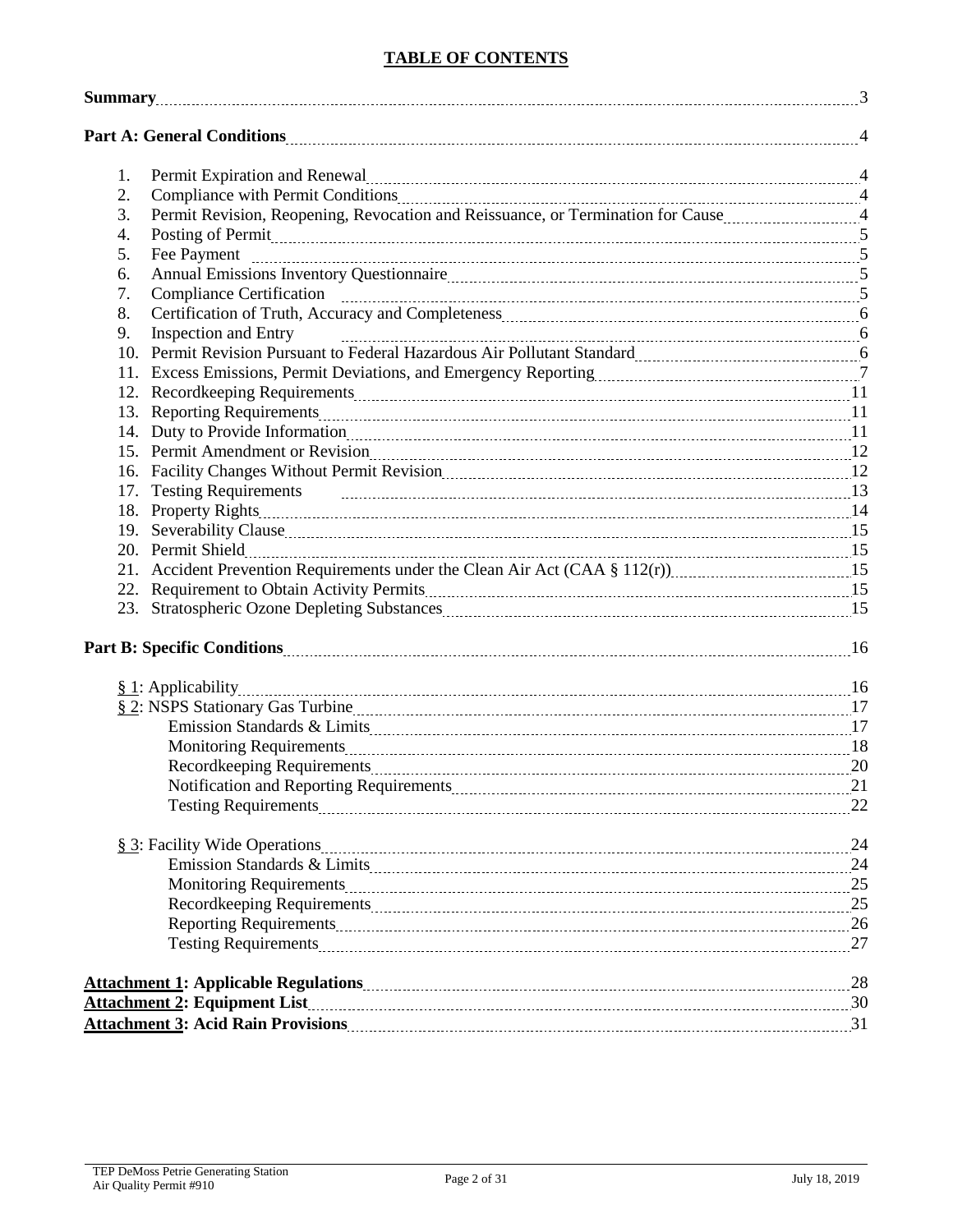### **SUMMARY**

This air quality permit is issued to Tucson Electric Power Company – DeMoss-Petrie Generating Station, (TEP-DMP) the Permittee. This facility is a *major source of NOx and CO, a minor source of Hazardous Air Pollutants (HAPs),* and a *true minor source of all other criteria pollutants. The facility is a major GHG emitting source based on its potential to emit (PTE) more than 100,000 tpy of CO2e. There are no regulations or limits for GHG emitting facilities as EPA have not promulgated any for this source classification.* The facility is a stationary source as defined by Title 17 of the Pima County Code, Title 49 of the Arizona Revised Statutes, and the Clean Air Act.

The facility consists of a natural gas-fired simple cycle gas turbine generator and ancillary equipment. The unit serves as a "peaking" generator used to supply power and voltage stabilization at times of peak customer demand. The unit is a natural gas fired General Electric, Model MS7001EA with a nameplate capacity of 85 MWe and is equipped with dry low-NO<sub>X</sub> combustors designed to reduce oxides of nitrogen below the New Source Performance Standards (NSPS) for Stationary Gas Turbines (40 CFR 60 – Subpart GG). The unit is an affected source under Title IV of the Clean Air Act.

The unit is located within an area that is classified as attainment for all criteria pollutants. TEP has voluntarily elected to limit the operation of this source as necessary to curtail emissions of  $NO<sub>X</sub>$  and CO to levels below the Prevention of Significant Deterioration (PSD) threshold of 250 tons per year for each pollutant. Emissions of  $NO<sub>X</sub>$ and CO are monitored by continuous emissions monitoring systems (CEMS).

The following emission rates are for reference purposes only and are used to establish whether or not the source is a major source in terms of the Title V permit program. They are not intended to be enforced by direct measurement unless otherwise noted in Part B of this permit. The estimates are a result of information submitted in the renewal application submitted November 30, 2018, and the determinations contained in the technical support document (TSD).

| <b>Pollutant</b>                          | <b>Tons per Year</b> |
|-------------------------------------------|----------------------|
| Nitrogen Oxides $(NOX)$                   | < 250                |
| Carbon Monoxide (CO)                      | < 250                |
| Green House Gas $(CO_{2e})$               | 433,059              |
| Particulate Matter (as PM <sub>10</sub> ) | 25.7                 |
| Volatile Organic Compounds (VOC)          | 8.2                  |
| Sulfur Oxides $(SO_X)$                    | 8.2                  |
| Hazardous Air Pollutants (HAPs)           | 4.0                  |
| Lead                                      | Negligible           |

#### **All terms and conditions of this permit are federally enforceable by the Administrator of the United States Environmental Protection Agency (U.S.EPA) under the Clean Air Act, except as otherwise noted**.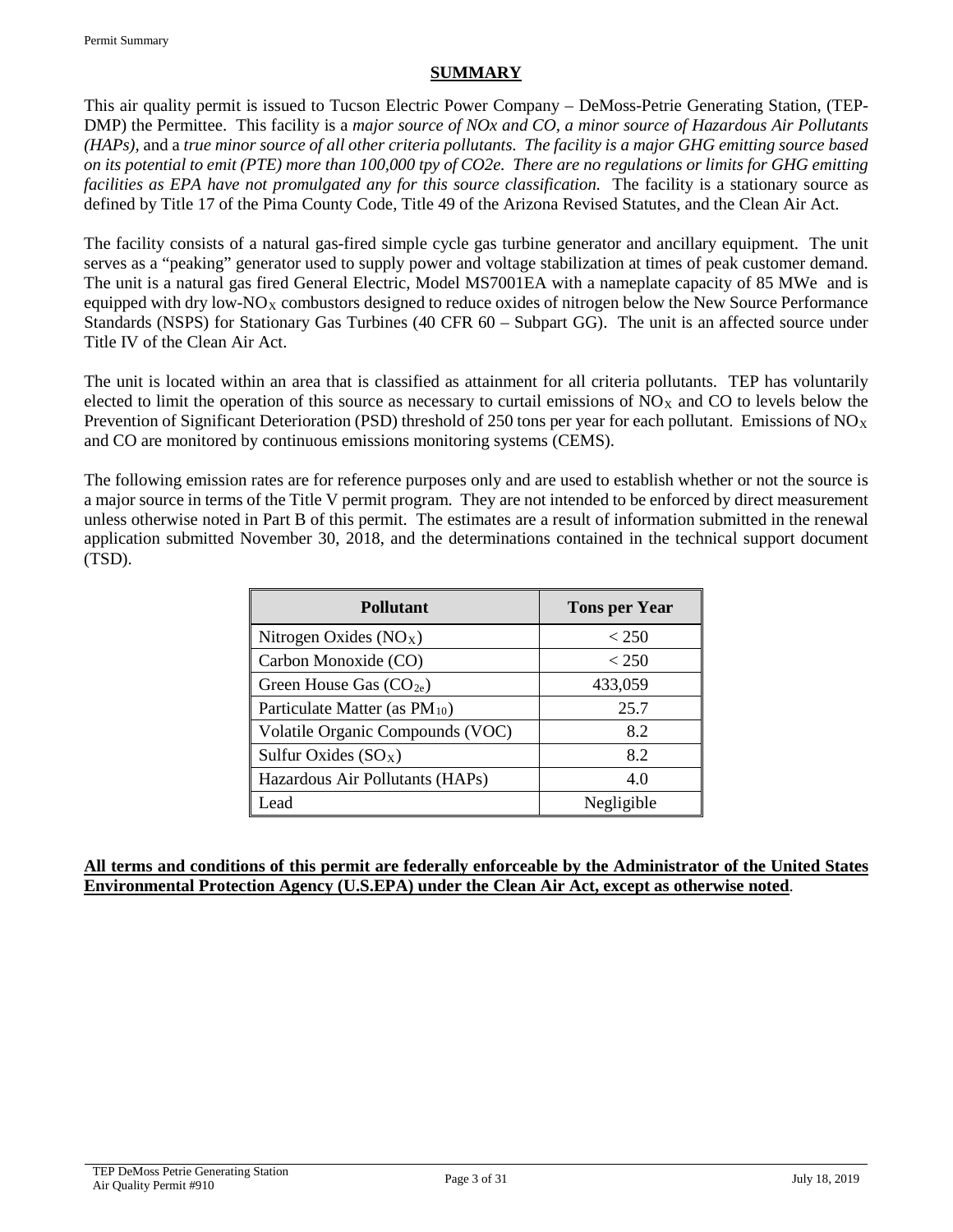### **PART A: GENERAL CONDITIONS**

*(Unless otherwise noted, References to A.R.S. are references to the Arizona Revised Statutes, references to A.A.C. are references to the Arizona Administrative Code, references to PCC are references to Title 17 of the Pima County Code, and references to SIP are references to the Pima County State Implementation Plan. Underlined text are hyperlinks within the permit or to external websites referencing the provision.)*

#### **1. Permit Expiration and Renewal 1. Permit Expiration and Renewal Expiration 2.11.12.010.D.1**

- a. This permit is valid for a period of five years from the date of issuance of the permit.
- b. The Permittee shall submit an application for renewal of this permit at least 6 months, but not greater than 18 months prior to the date of permit expiration.

#### **2. Compliance with Permit Conditions 1992 17.12.040.A.8.a & b]**

- 
- a. The Permittee shall comply with all Conditions of this permit including all applicable requirements of Arizona air quality statutes [A.R.S. Title 49, Chapter 3,](https://www.azleg.gov/arsDetail/?title=49) and Pima County air quality rules. Any permit noncompliance is grounds for enforcement action; for permit termination, revocation and reissuance, or revision; or for denial of a permit renewal application. In addition, noncompliance with any federally enforceable requirement constitutes a violation of the Clean Air Act.
- b. It shall not be a defense for a Permittee in an enforcement action that it would have been necessary to halt or reduce the permitted activity in order to maintain compliance with the Conditions of this permit.

#### **3. Permit Revision, Reopening, Revocation and Reissuance, Or Termination For Cause**

[PCC 17.12.040.A.8.c & PCC 17.12.130]

- a. The permit may be revised, reopened, revoked and reissued, or terminated for cause. The filing of a request by the Permittee for a permit revision, revocation and reissuance, or termination; or of a notification of planned changes or anticipated noncompliance does not stay any permit Condition.
- <span id="page-3-0"></span>b. The permit shall be reopened and revised under any of the following circumstances:
	- i. Additional applicable requirements under the Clean Air Act become applicable to a major source with a remaining permit term of three or more years. Such a reopening shall be completed no later than 18 months after promulgation of the applicable requirement. No such reopening is required if the effective date of the requirement is later than the date on which the permit is due to expire, unless the original permit or any of its terms and Conditions has been extended pursuant to [PCC](http://library.amlegal.com/nxt/gateway.dll/Arizona/pimacounty_az/title17airqualitycontrol/chapter1712individualpermitsandpermitrev?f=templates$fn=default.htm$3.0$vid=amlegal:pimacounty_az$anc=JD_17.12.140)  [17.12.140.B.](http://library.amlegal.com/nxt/gateway.dll/Arizona/pimacounty_az/title17airqualitycontrol/chapter1712individualpermitsandpermitrev?f=templates$fn=default.htm$3.0$vid=amlegal:pimacounty_az$anc=JD_17.12.140) Any permit reopening required in accordance with this paragraph shall comply with provisions i[n PCC 17.12.140](http://library.amlegal.com/nxt/gateway.dll/Arizona/pimacounty_az/title17airqualitycontrol/chapter1712individualpermitsandpermitrev?f=templates$fn=default.htm$3.0$vid=amlegal:pimacounty_az$anc=JD_17.12.140) for permit renewal and shall reset the five-year permit term.
	- ii. Additional requirements, including excess emissions requirements, become applicable to an affected source under the acid rain program. Upon approval by the Control Officer, excess emissions offset plans shall be deemed to be incorporated into the Class I permit.
	- iii. The Control Officer or the Administrator determines that the permit contains a material mistake or that inaccurate statements were made in establishing the emissions standards or other terms or Conditions of the permit.
	- iv. The Control Officer or the Administrator determines that the permit needs to be revised or revoked to assure compliance with the applicable requirements.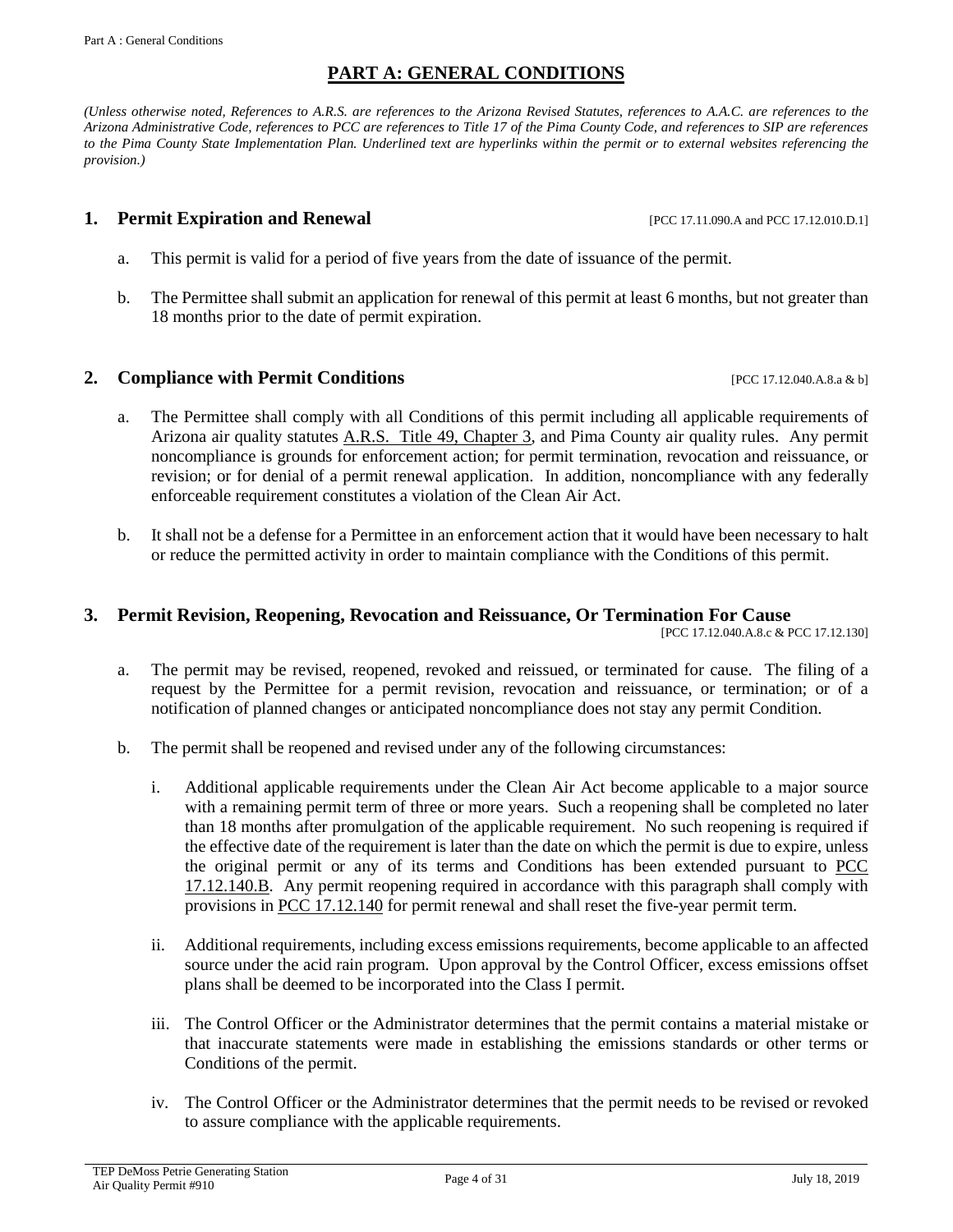## **4. Posting of Permit and Permit EXECUTE: POSTING EXECUTE: POSTING EXECUTE: POSTING EXECUTE: POSTING EXECUTE: POSTING EXECUTE: POSTING EXECUTE: POSTING EXECUTE: POSTING EXECUTE: POST**

The Permittee who has been granted am individual permit by PDEQ shall maintain a complete copy of the permit onsite. If it is not feasible to maintain a copy of the permit onsite, the Permittee may request, in writing, to maintain a copy of the permit at an alternate location. Upon written approval by the Control Officer, the Permittee must maintain a complete copy of the permit at the approved alternative location. In addition the machine(s), equipment, device(s), or other article(s) for which the permit has been issued shall be affixed with a unique and clearly visible and accessible identification (ID).

### **5. Fee Payment** [PCC 17.12.040.A.9 & PCC 17.12.220, SIP Reg 24]

The Permittee shall pay fees to the Control Officer pursuant to [PCC 17.12.220.](http://library.amlegal.com/nxt/gateway.dll/Arizona/pimacounty_az/title17airqualitycontrol/chapter1712individualpermitsandpermitrev?f=templates$fn=default.htm$3.0$vid=amlegal:pimacounty_az$anc=JD_17.12.220)

### <span id="page-4-2"></span>**6. Annual Emissions Inventory Questionnaire** [PCC 17.12.160, SIP Rule 623]

- a. When requested by the Control Officer, the Permittee shall complete and submit an annual emissions inventory questionnaire. The questionnaire is due by March 31 or ninety days after the Control Officer makes the inventory form available, whichever occurs later, and shall include emission information for the previous calendar year. These requirements apply whether or not a permit has been issued and whether or not a permit application has been filed.
- b. The questionnaire shall be on a form provided by or approved by the Control Officer and shall include the information required by [PCC 17.12.160.](http://library.amlegal.com/nxt/gateway.dll/Arizona/pimacounty_az/title17airqualitycontrol/chapter1712individualpermitsandpermitrev?f=templates$fn=default.htm$3.0$vid=amlegal:pimacounty_az$anc=JD_17.12.160)

<span id="page-4-1"></span>**7. Compliance Certification** [PCC 17.12.040.A.5 & PCC 17.12.080.A.2]

The Permittee shall submit to the Control Officer a compliance certification that describes the compliance status of the source with respect to each permit Condition. Certifications shall be submitted on the dates and frequency specified in Condition [52.a.](#page-25-0)

- <span id="page-4-0"></span>a. The compliance certification shall include the following:
	- i. Identification of each term or Condition contained in the permit including emission limitations, standards, work practice, or management practices that are the basis of the certification;
	- ii. Identification of the method(s) or other means used by the Permittee for determining the compliance status of the source with each term and Condition during the certification period. Such methods and other means shall include, at a minimum, the methods and means required under [PCC 17.12.040](http://library.amlegal.com/nxt/gateway.dll/Arizona/pimacounty_az/title17airqualitycontrol/chapter1712individualpermitsandpermitrev?f=templates$fn=default.htm$3.0$vid=amlegal:pimacounty_az$anc=JD_17.12.040)  [\(A\)\(3\),](http://library.amlegal.com/nxt/gateway.dll/Arizona/pimacounty_az/title17airqualitycontrol/chapter1712individualpermitsandpermitrev?f=templates$fn=default.htm$3.0$vid=amlegal:pimacounty_az$anc=JD_17.12.040) (monitoring including the related recordkeeping and reporting requirements that verify compliance with the monitoring). If necessary, the owner or operator also shall identify any other material information that must be included in the certification to comply with  $\S113(c)(2)$  of the Clean Air Act, which prohibits knowingly making a false certification or omitting material information;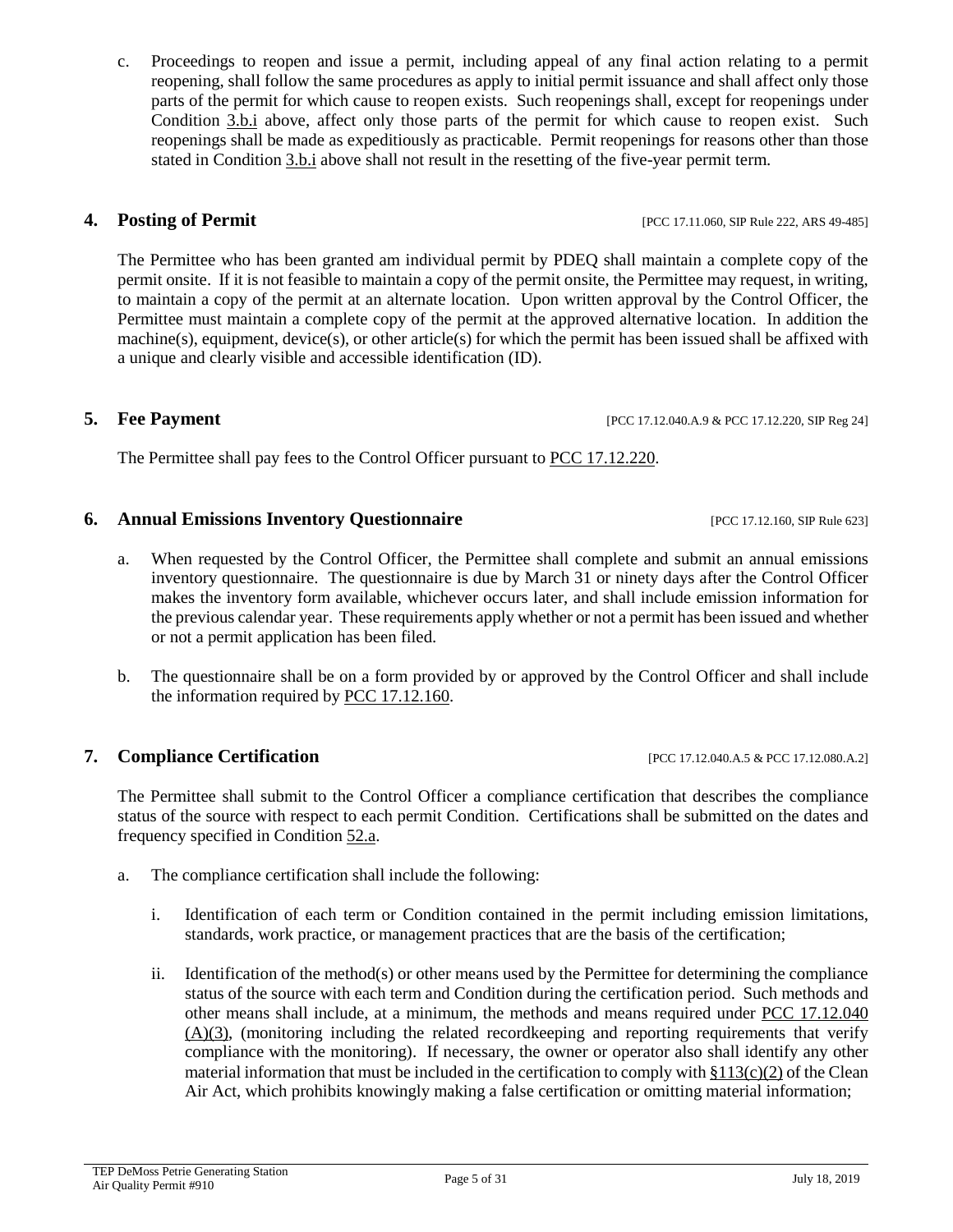- iii. The status of compliance with the terms and Conditions of the permit for the period covered by the certification, including whether compliance during the period was continuous or intermittent. The certification shall be based on the methods or means in Condition [7.a.ii](#page-4-0) above. The certification shall identify each deviation and take it into account in the compliance certification.
- iv. For emission units subject to [40 CFR 64,](https://www.ecfr.gov/cgi-bin/text-idx?SID=051b642f7956e2ead1f421c10ff6a103&mc=true&node=pt40.17.64&rgn=div5) the certification shall also identify as possible exceptions to compliance any period during which compliance is required and in which an excursion or exceedance defined under [40 CFR 64](https://www.ecfr.gov/cgi-bin/text-idx?SID=051b642f7956e2ead1f421c10ff6a103&mc=true&node=pt40.17.64&rgn=div5) occurred.
- v. All instances of deviations from permit requirements reported in accordance with Condition [11.b](#page-7-0) as well as progress reports on all outstanding compliance schedules submitted pursuant to [PCC](http://library.amlegal.com/nxt/gateway.dll/Arizona/pimacounty_az/title17airqualitycontrol/chapter1712individualpermitsandpermitrev?f=templates$fn=default.htm$3.0$vid=amlegal:pimacounty_az$anc=JD_17.12.080)  [17.12.080;](http://library.amlegal.com/nxt/gateway.dll/Arizona/pimacounty_az/title17airqualitycontrol/chapter1712individualpermitsandpermitrev?f=templates$fn=default.htm$3.0$vid=amlegal:pimacounty_az$anc=JD_17.12.080) and
- vi. Other facts the Control Officer may require to determine the compliance status of the facility.
- <span id="page-5-0"></span>b. A copy of all compliance certifications for Class I permits shall also be submitted to the EPA Administrator. The address for the EPA Administrator is:

# **EPA Region 9 Enforcement Office, 75 Hawthorne St (Air-5), San Francisco, CA 94105**

# **8. Certification of Truth, Accuracy and Completeness** [PCC 17.12.080.A.3]

Any document required to be submitted by this permit, including reports, shall contain a certification by a responsible official of truth, accuracy, and completeness. This certification and any other certification required by this permit shall state that, based on information and belief formed after reasonable inquiry, the statements and information in the document are true, accurate, and complete.

# **9.** Inspection and Entry **Exercise 2.17.12.080.A.4**]

The Permittee shall allow the Control Officer or the authorized representative of the Control Officer upon presentation of proper credentials to:

- a. Enter upon the Permittee's premises where a source is located or emissions-related activity is conducted, or where records are required to be kept under the Conditions of the permit;
- b. Have access to and copy, at reasonable times, any records that are required to be kept under the Conditions of the permit;
- c. Inspect, at reasonable times, any facilities, equipment (including monitoring and air pollution control equipment), practices, or operations regulated or required under the permit;
- d. Sample or monitor, at reasonable times, substances or parameters for the purpose of assuring compliance with the permit or other applicable requirements; and
- e. Record any inspection by use of written, electronic, magnetic and photographic media.

# **10. Permit Revision Pursuant To Federal Hazardous Air Pollutant Standard**

[PCC 17.12.010.D.3]

If this source becomes subject to a standard promulgated by the Administrator pursuant to  $\S 112(d)$  of the Clean Air Act (Hazardous Air Pollutants), then the Permittee shall, within twelve months of the date on which the standard is promulgated, submit an application for a permit revision demonstrating how the source will comply with the standard.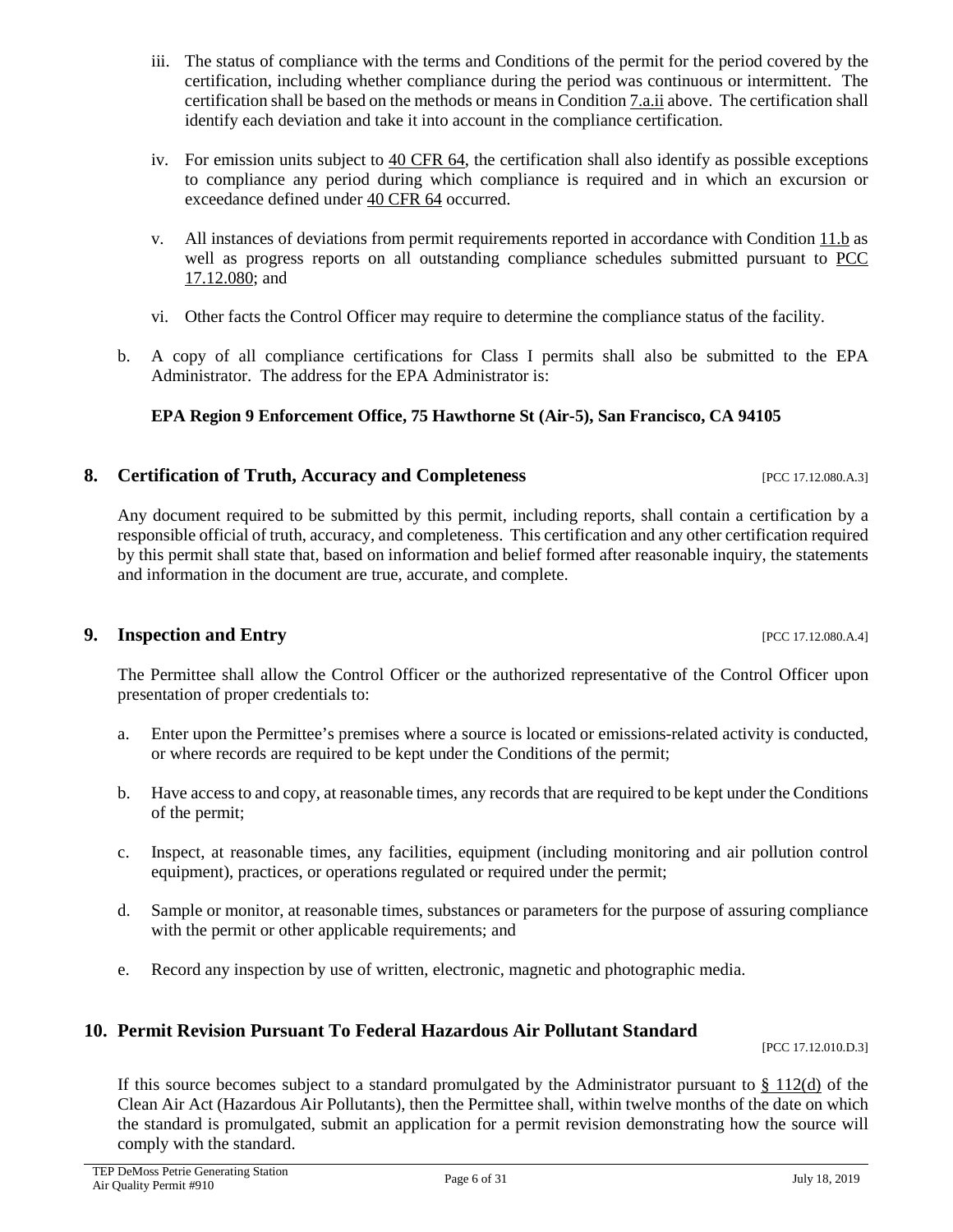### <span id="page-6-4"></span>**11. Excess Emissions, Permit Deviations, and Emergency Reporting** [PCC 17.12.170]

<span id="page-6-3"></span><span id="page-6-2"></span>a. Excess Emissions Reporting [PCC 17.12.170]

- <span id="page-6-1"></span>i. Excess emissions shall be reported as follows:
	- (a) The Permittee shall report to the Control Officer any emissions in excess of the limits established by this permit. The report shall be in 2 parts as specified:
		- (i) Notification by telephone or facsimile within 24 hours of the time the Permittee first learned of the occurrence of excess emissions that includes all available information in Condition [11.a.i.\(b\)](#page-6-0) below. The number to call to report excess emissions is **520-724-7400.**  The facsimile number to report excess emissions is **520-838-7432.** The e-mail address to report excess emissions is **[Air.Permits@pima.gov](mailto:Air.Permits@pima.gov)**.
		- (ii) Detailed written notification by submission of an excess emissions report within 72 hours of the notification in Condition [11.a.i.\(a\)\(i\)](#page-6-1) above. Notifications should be sent to:

#### **PDEQ Air Program 33 N. Stone Avenue, Suite 700, Tucson, Arizona 85701. [Air.Permits@pima.gov.](mailto:Air.Permits@pima.gov)**

- <span id="page-6-0"></span>(b) The report shall contain the following information:
	- (i) The identity of each stack or other emission point where the excess emission occurred;
	- (ii) The magnitude of the excess emissions expressed in the units of the applicable emission limitation and the operating data and calculations used in determining the magnitude of the excess emissions;
	- (iii) The time and duration or expected duration of the excess emissions;
	- (iv) The identity of the equipment from which the excess emissions emanated;
	- (v) The nature and cause of the emissions;
	- (vi) If the excess emissions were the result of a malfunction, the steps taken to remedy the malfunction and the steps taken or planned to prevent the recurrence of the malfunctions; and
	- (vii) The steps that were or are being taken to limit the excess emissions; If the source's permit contains procedures governing source operation during periods of startup or malfunction and the excess emissions resulted from startup or malfunction, a list of the steps taken to comply with the permit procedures.
- ii. In the case of continuous or recurring excess emissions, the notification requirements shall be satisfied if the source provides the required notification after excess emissions are first detected and includes in the notification an estimate of the time the excess emissions will continue. Excess emissions occurring after the estimated time period or changes in the nature of the emissions as originally reported shall require additional notification as provided in Condition [11.a.i](#page-6-2) above.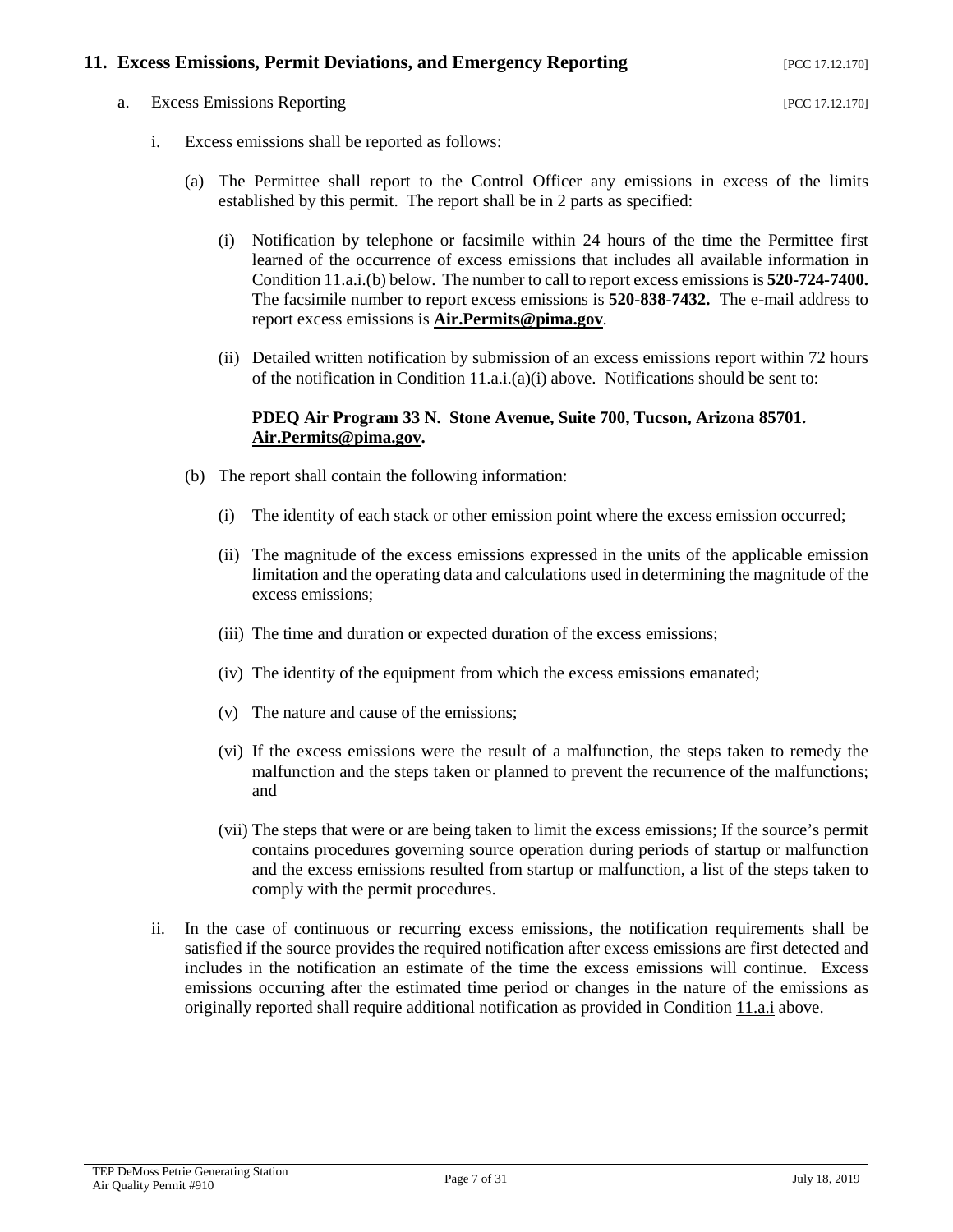<span id="page-7-0"></span>The Permittee shall promptly report deviations from permit requirements, including those attributable to upset conditions as defined in the permit, the probable cause of such deviations, and any corrective actions or preventive measures taken. Prompt reporting shall mean that the report was submitted to the Control Officer by certified mail, facsimile, e-mail (**[Air.Permits@pima.gov](mailto:Air.Permits@pima.gov)**) or hand delivery within two working days of the time when emission limitations were exceeded due to an emergency or within two working days of the time when the Permittee first learned of the occurrence of a deviation from a permit requirement.

- <span id="page-7-1"></span>c. Emergency Provision [PCC 17.12.170.E]
	- i. A ″Emergency″ means any situation arising from sudden and reasonably unforeseeable events beyond the control of the source, including acts of God, that require immediate corrective action to restore normal operation and that causes the source to exceed a technology-based emission limitation under the permit, due to unavoidable increases in emission attributable to the emergency. An emergency shall not include noncompliance to the extent caused by improperly designed equipment, lack of preventive maintenance, careless or improper operation, or operator error.
	- ii. An emergency constitutes an affirmative defense to an action brought for noncompliance with the technology-based emission limitations if Condition [11.c.iii](#page-7-1) below is met.
	- iii. The affirmative defense of emergency shall be demonstrated through properly signed, contemporaneous operating logs, or other relevant evidence that:
		- (a) An emergency occurred and that the Permittee can identify the cause or causes of the emergency;
		- (b) At the time of the emergency, the permitted facility was being properly operated;
		- (c) During the period of the emergency the Permittee took all reasonable steps to minimize levels of emissions that exceeded the emissions standards or other requirements in the permit; and
		- (d) The Permittee submitted notice of the emergency to the Control Officer by certified mail, hand delivery, e-mail (**[Air.Permits@pima.gov](mailto:Air.Permits@pima.gov)**) or facsimile transmission within two working days of the time when emission limitations were exceeded due to the emergency. This notice shall contain a description of the emergency, any steps taken to mitigate emissions, and corrective action taken.
	- iv. In any enforcement proceeding, the Permittee seeking to establish the occurrence of an emergency has the burden of proof.
	- v. This provision is in addition to any emergency or upset provision contained in any applicable requirement.
- d. Compliance Schedule [ARS § 49-480.F.3 & 5]

For any excess emission or permit deviation that cannot be corrected within 72 hours, the Permittee is required to submit a compliance schedule to the Control Officer within 21 days of such occurrence. The compliance schedule shall include a schedule of remedial measures, including an enforceable sequence of actions with milestones, leading to compliance with the permit terms or Conditions that have been violated.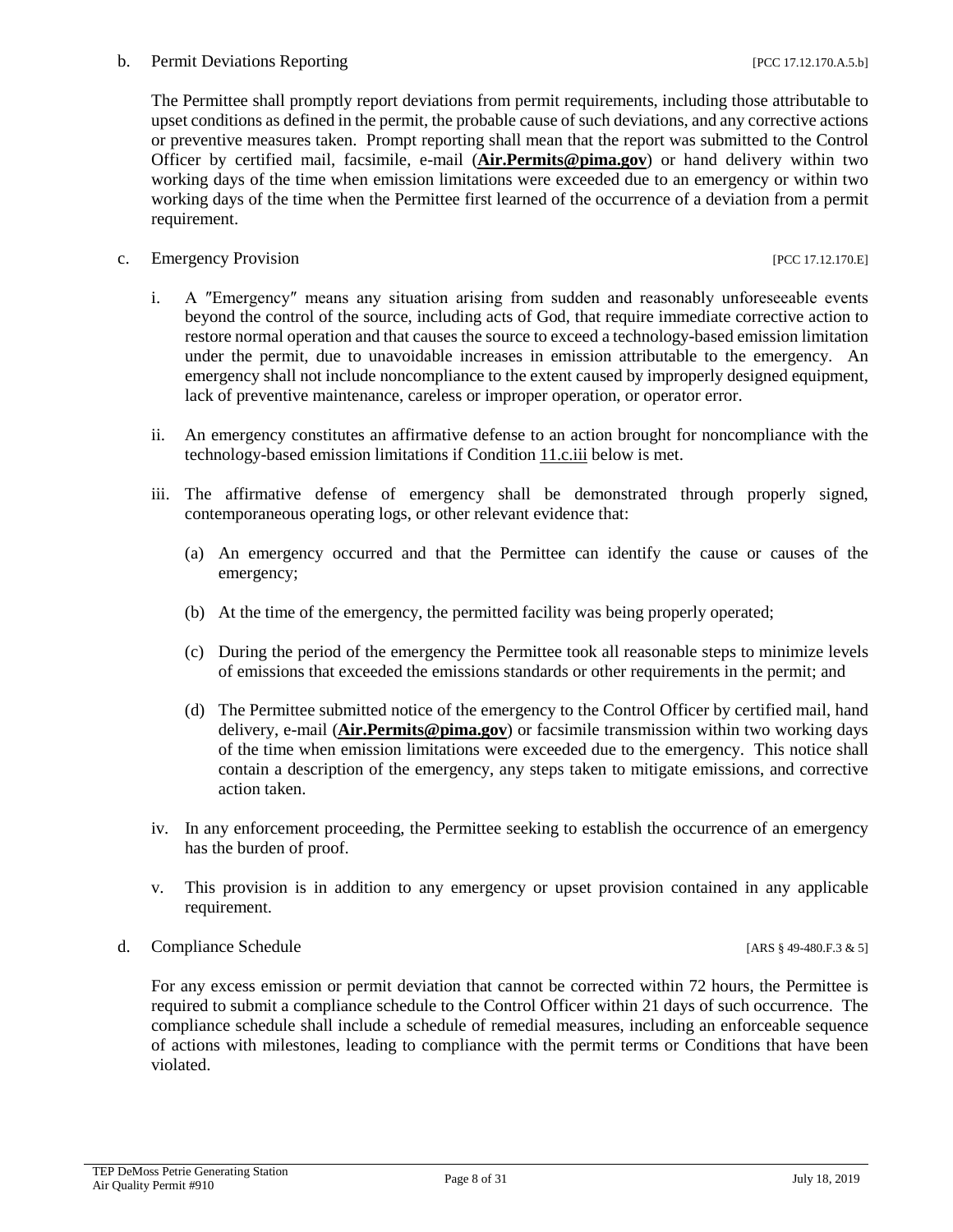- <span id="page-8-1"></span>e. Affirmative Defenses for Excess Emissions Due to Malfunctions, Startup, and Shutdown.
	- i. Applicability

- (a) Promulgated pursuant to  $\S\S 111$  $\S\S 111$  or  $112$  of the Clean Air Act,
- (b) Promulgated pursuant to Titles [IV](https://www.epa.gov/clean-air-act-overview/clean-air-act-title-iv-subchapter-acid-deposition-control) or [VI](https://www.epa.gov/clean-air-act-overview/clean-air-act-title-vi-stratospheric-ozone-protection) of the Clean Air Act,
- (c) Contained in any Prevention of Significant Deterioration (PSD) or New Source Review (NSR) permit issued by the U.S. E.P.A., or
- (d) Included in a permit to meet the requirements o[f PCC 17.16.590.A.5.](http://library.amlegal.com/nxt/gateway.dll/Arizona/pimacounty_az/title17airqualitycontrol/chapter1716emissionlimitingstandards?f=templates$fn=default.htm$3.0$vid=amlegal:pimacounty_az$anc=JD_17.16.590)
- <span id="page-8-0"></span>ii. Affirmative Defense for Malfunctions

Emissions in excess of an applicable emission limitation due to malfunction shall constitute a violation. The Permittee of a source with emissions in excess of an applicable emission limitation due to malfunction has an affirmative defense to a civil or administrative enforcement proceeding based on that violation, other than a judicial action seeking injunctive relief, if the owner or operator of the source has complied with the reporting requirements in Condition [11.a](#page-6-3) above and has demonstrated all of the following:

- (a) The excess emissions resulted from a sudden and unavoidable breakdown of process equipment or air pollution control equipment beyond the reasonable control of the operator;
- (b) The air pollution control equipment, process equipment, or processes were at all times maintained and operated in a manner consistent with good practice for minimizing emissions;
- (c) If repairs were required, the repairs were made in an expeditious fashion when the applicable emission limitations were being exceeded. Off-shift labor and overtime were utilized where practicable to ensure that the repairs were made as expeditiously as possible. If off-shift labor and overtime were not utilized, the owner or operator satisfactorily demonstrated that the measures were impracticable;
- (d) The amount and duration of the excess emissions (including any bypass operation) were minimized to the maximum extent practicable during periods of such emissions;
- (e) All reasonable steps were taken to minimize the impact of the excess emissions on ambient air quality;
- (f) The excess emissions were not part of a recurring pattern indicative of inadequate design, operation, or maintenance;
- (g) During the period of excess emissions there were no exceedances of the relevant ambient air quality standards established in [PCC Chapter 17.08](http://library.amlegal.com/nxt/gateway.dll/Arizona/pimacounty_az/title17airqualitycontrol/chapter1708ambientairqualitystandards?f=templates$fn=default.htm$3.0$vid=amlegal:pimacounty_az$anc=JD_Chapter17.08) that could be attributed to the emitting source;
- (h) The excess emissions did not stem from any activity or event that could have been foreseen and avoided, or planned, and could not have been avoided by better operations and maintenance practices;
- (i) All emissions monitoring systems were kept in operation if at all practicable; and

[PCC 17.12.180]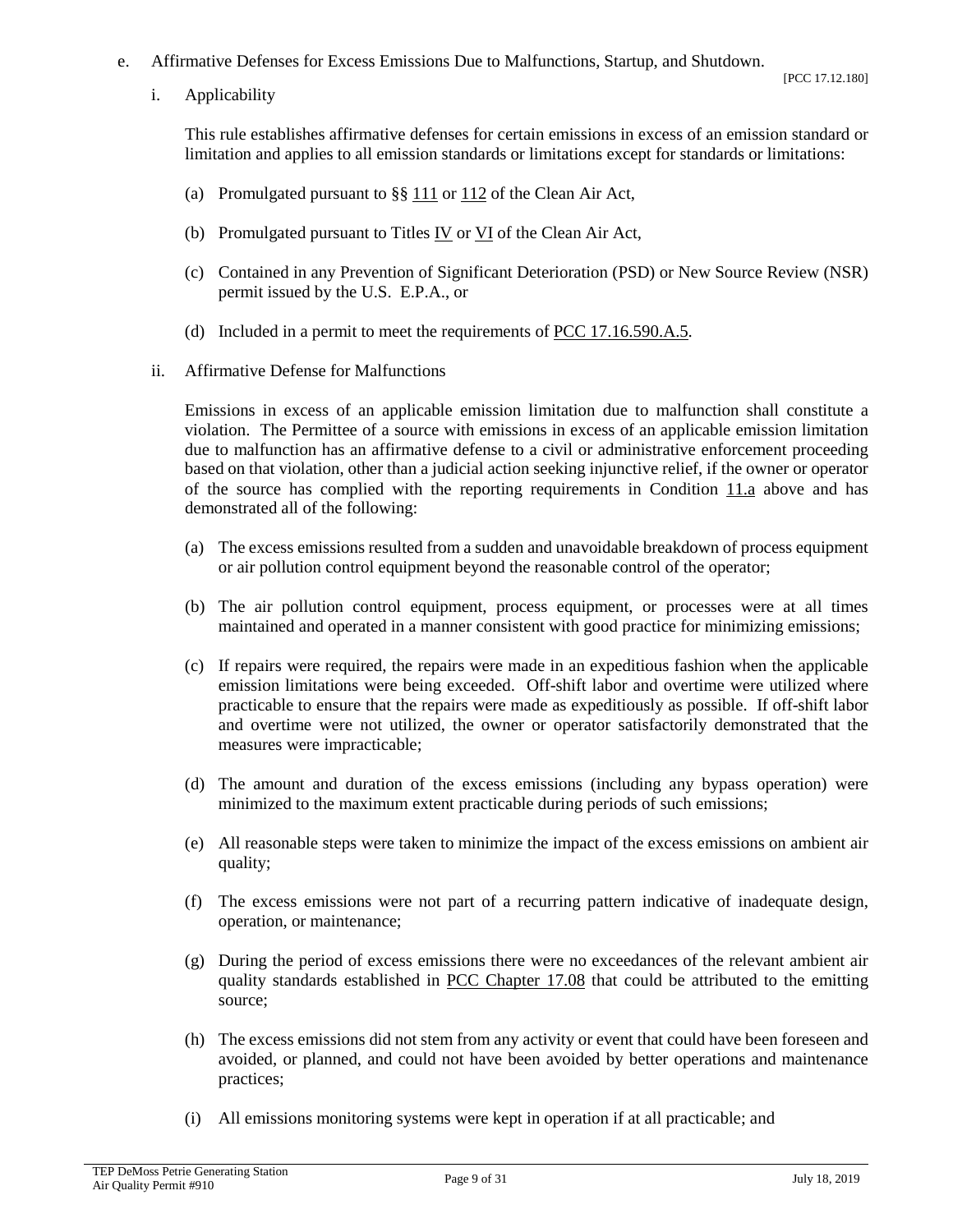- (j) The Permittee's actions in response to the excess emissions were documented by contemporaneous records.
- iii. Affirmative Defense for Startup and Shutdown
	- (a) Except as provided in Condition [11.e.iii.\(b\)](#page-9-0) below, and unless otherwise provided for in the applicable requirement, emissions in excess of an applicable emission limitation due to startup and shutdown shall constitute a violation. The Permittee of a source with emissions in excess of an applicable emission limitation due to startup and shutdown has an affirmative defense to a civil or administrative enforcement proceeding based on that violation, other than a judicial action seeking injunctive relief, if the owner or operator of the source has complied with the reporting requirements of [11.a](#page-6-3) above and has demonstrated all of the following:
		- (i) The excess emissions could not have been prevented through careful and prudent planning and design;
		- (ii) If the excess emissions were the result of a bypass of control equipment, the bypass was unavoidable to prevent loss of life, personal injury, or severe damage to air pollution control equipment, production equipment, or other property;
		- (iii) The source's air pollution control equipment, process equipment, or processes were at all times maintained and operated in a manner consistent with good practice for minimizing emissions;
		- (iv) The amount and duration of the excess emissions (including any bypass operation) were minimized to the maximum extent practicable during periods of such emissions;
		- (v) All reasonable steps were taken to minimize the impact of the excess emissions on ambient air quality;
		- (vi) During the period of excess emissions there were no exceedances of the relevant ambient air quality standards established in [PCC Chapter 17.08](http://library.amlegal.com/nxt/gateway.dll/Arizona/pimacounty_az/title17airqualitycontrol/chapter1708ambientairqualitystandards?f=templates$fn=default.htm$3.0$vid=amlegal:pimacounty_az$anc=JD_Chapter17.08) that could be attributed to the emitting source;
		- (vii) All emissions monitoring systems were kept in operation if at all practicable; and
		- (viii) The Permittee's actions in response to the excess emissions were documented by contemporaneous records.
	- (b) If excess emissions occur due to a malfunction during routine startup and shutdown, then those instances shall be treated as other malfunctions subject to Condition [11.e.ii](#page-8-0) above.
- <span id="page-9-0"></span>iv. Affirmative Defense for Malfunctions during Scheduled Maintenance

If excess emissions occur due to a malfunction during scheduled maintenance, then those instances will be treated as other malfunctions subject to [11.e.ii](#page-8-0) above.

v. Demonstration of Reasonable and Practicable Measures

For an affirmative defense under Conditions [11.e.ii or iii,](#page-8-0) the Permittee of the source shall demonstrate, through submission of the data and information required by [11.e.i through v](#page-8-1) and [11.a](#page-6-3) above, that all reasonable and practicable measures within the owner or operator's control were implemented to prevent the occurrence of the excess emissions.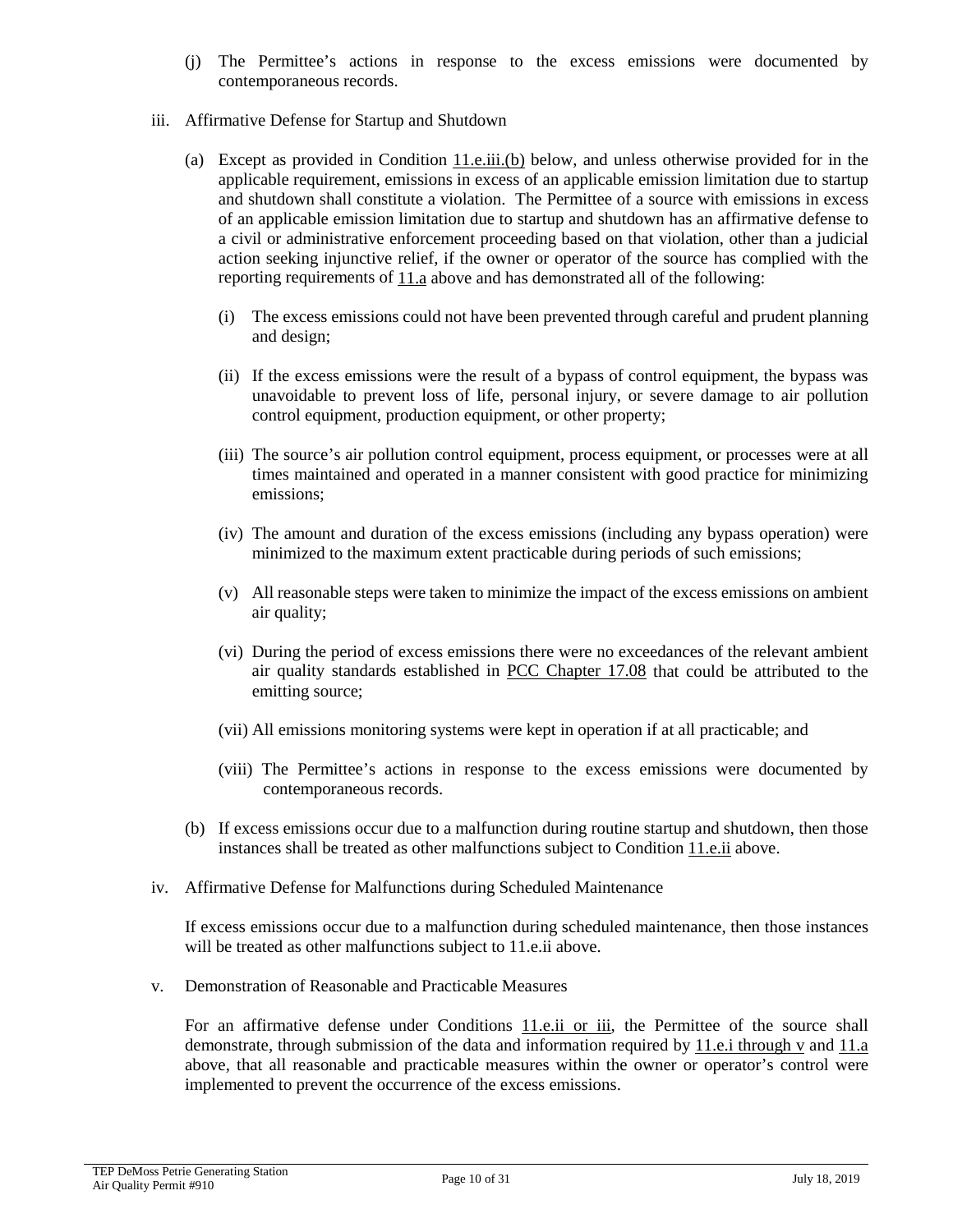#### **12. Recordkeeping Requirements 17.12.040.A.4]**

- a. The Permittee shall keep records of all required monitoring information including recordkeeping requirements established pursuant to [PCC 17.11.190,](http://library.amlegal.com/nxt/gateway.dll/Arizona/pimacounty_az/title17airqualitycontrol/chapter1711generalprovisionsforpermits?f=templates$fn=default.htm$3.0$vid=amlegal:pimacounty_az$anc=JD_17.11.190) where applicable, for the following:
	- i. The date, place as defined in the permit, and time of sampling or measurements;
	- ii. The date(s) analyses were performed;
	- iii. The name of the company or entity that performed the analyses;
	- iv. A description of the analytical techniques or methods used;
	- v. The results of such analyses; and
	- vi. The operating conditions as existing at the time of sampling or measurement.
- b. The Permittee shall retain records of all required monitoring data and support information for a period of at least 5 years from the date of the monitoring sample, measurement, report, or application. Support information includes all calibration and maintenance records and all original strip-chart recordings for continuous monitoring instrumentation, and copies of all reports required by the permit.
- c. All required records shall be maintained using a normal business electronic recordkeeping format or printed records including handwritten forms or logbooks utilizing indelible ink.

### **13. Reporting Requirements** [PCC 17.12.040.A.5]

The Permittee shall comply with all of the reporting requirements of this permit. These include all of the following:

- a. Compliance certifications in accordance with Condition [7](#page-4-1) above.
- b. Excess emissions; permit deviations, and emergency reports in accordance with Condition [11](#page-6-4) above.
- c. Performance test results in accordance with Condition [17](#page-12-0) below.
- d. Other reports required by any of the Conditions in Part B of this permit.

**14.** Duty to Provide Information [PCC 17.12.040.A.8.e, PCC 17.12.010.G, & PCC 17.12.010.H, SIP Rule 621]

- a. The Permittee shall furnish to the Control Officer, within a reasonable time, any information that the Control Officer may request in writing to determine whether cause exists for revising, revoking and reissuing, or terminating the permit or to determine compliance with the permit. Upon request, the Permittee shall also furnish to the Control Officer copies of records required to be kept by the permit. For information claimed to be confidential, the Permittee, for Class I sources, shall furnish an additional copy of such records directly to the Administrator along with a claim of confidentiality.
- b. If the Permittee has failed to submit any relevant facts or if the Permittee has submitted incorrect information in the permit application, the Permittee shall, upon becoming aware of such failure or incorrect submittal, promptly submit such supplementary facts or corrected information. In addition, an applicant shall provide additional information as necessary to address any requirements that become applicable to the source after the date it filed a complete application but prior to release of a proposed permit.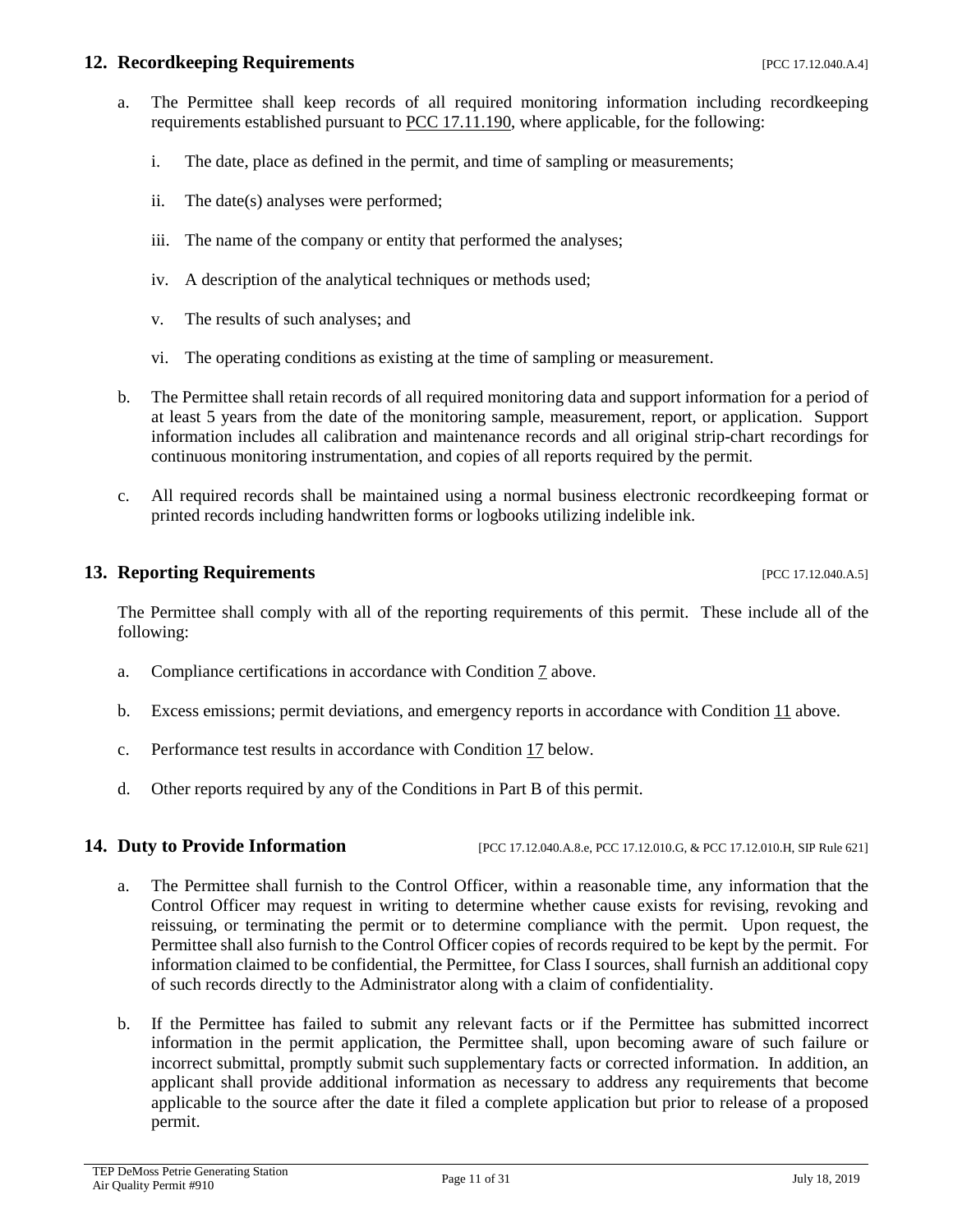#### **15. Permit Amendment or Revision** [PCC 17.12.100, PCC 17.12.110 & PCC 17.12.120]

The Permittee shall apply for a permit amendment or revision for changes to the facilities which do not qualify for a facility change without revision under Condition [16,](#page-11-0) as follows:

- a. Administrative Permit Amendment [\(PCC 17.12.100\)](http://library.amlegal.com/nxt/gateway.dll/Arizona/pimacounty_az/title17airqualitycontrol/chapter1712individualpermitsandpermitrev?f=templates$fn=default.htm$3.0$vid=amlegal:pimacounty_az$anc=JD_17.12.100);
- <span id="page-11-3"></span>b. Minor Permit Revision [\(PCC 17.12.110\)](http://library.amlegal.com/nxt/gateway.dll/Arizona/pimacounty_az/title17airqualitycontrol/chapter1712individualpermitsandpermitrev?f=templates$fn=default.htm$3.0$vid=amlegal:pimacounty_az$anc=JD_17.12.110);
- c. Significant Permit Revision [\(PCC 17.12.120\)](http://library.amlegal.com/nxt/gateway.dll/Arizona/pimacounty_az/title17airqualitycontrol/chapter1712individualpermitsandpermitrev?f=templates$fn=default.htm$3.0$vid=amlegal:pimacounty_az$anc=JD_17.12.120).

The applicability and requirements for such action are defined in the referenced regulations.

# <span id="page-11-0"></span>**16. Facility Changes Allowed Without Permit Revisions Example 20 and Service 21.12.090** [PCC 17.12.090]

- <span id="page-11-1"></span>a. A facility with a Class I permit may make changes without a permit revision if all of the following apply:
	- i. The changes are not modifications under any provision of Title I of the Clean Air Act (Air Pollution Prevention and Control) or under modifications as defined in A.R.S. [49-401.01;](https://www.azleg.gov/viewdocument/?docName=https://www.azleg.gov/ars/49/00401-01.htm)
	- ii. The changes do not exceed the emissions allowable under the permit whether expressed therein as a rate of emissions or in terms of total emissions;
	- iii. The changes do not violate any applicable requirements or trigger any additional applicable requirements;
	- iv. The changes satisfy all requirements for a minor permit revision under [PCC 17.12.110;](http://library.amlegal.com/nxt/gateway.dll/Arizona/pimacounty_az/title17airqualitycontrol/chapter1712individualpermitsandpermitrev?f=templates$fn=default.htm$3.0$vid=amlegal:pimacounty_az$anc=JD_17.12.110) and
	- v. The changes do not contravene federally enforceable permit terms and Conditions that are monitoring (including test methods), record keeping, reporting, or compliance certification requirements.
- b. The substitution of an item of process or pollution control equipment for an identical or substantially similar item of process or pollution control equipment shall qualify as a change that does not require a permit revision, if the substitution meets all of the requirements of Condition[s 16.a, d, and e.](#page-11-1)
- c. Except for sources with authority to operate under general permits, permitted sources may trade increases and decreases in emissions within the permitted facility, as established in the permit under [PCC](http://library.amlegal.com/nxt/gateway.dll/Arizona/pimacounty_az/title17airqualitycontrol/chapter1712individualpermitsandpermitrev?f=templates$fn=default.htm$3.0$vid=amlegal:pimacounty_az$anc=JD_17.12.040)  [17.12.040.A.12](http://library.amlegal.com/nxt/gateway.dll/Arizona/pimacounty_az/title17airqualitycontrol/chapter1712individualpermitsandpermitrev?f=templates$fn=default.htm$3.0$vid=amlegal:pimacounty_az$anc=JD_17.12.040) if an applicable implementation plan provides for the emissions trades, without applying for a permit revision and based on the seven working days' notice prescribed in Condition [16.d](#page-11-2) below. This provision is available if the permit does not provide for the emissions trading as a minor permit revision.
- <span id="page-11-2"></span>d. For each change unde[r 16.a through c](#page-11-1) above, a written notice, by certified mail or hand delivery, shall be received by the Control Officer and the Administrator a minimum of seven (7) working days in advance of the change. Notifications of changes associated with emergency conditions, such as malfunctions necessitating the replacement of equipment, may be provided less than 7 working days in advance of the change but must be provided as far in advance of the change, or if advance notification is not practicable as soon after the change as possible.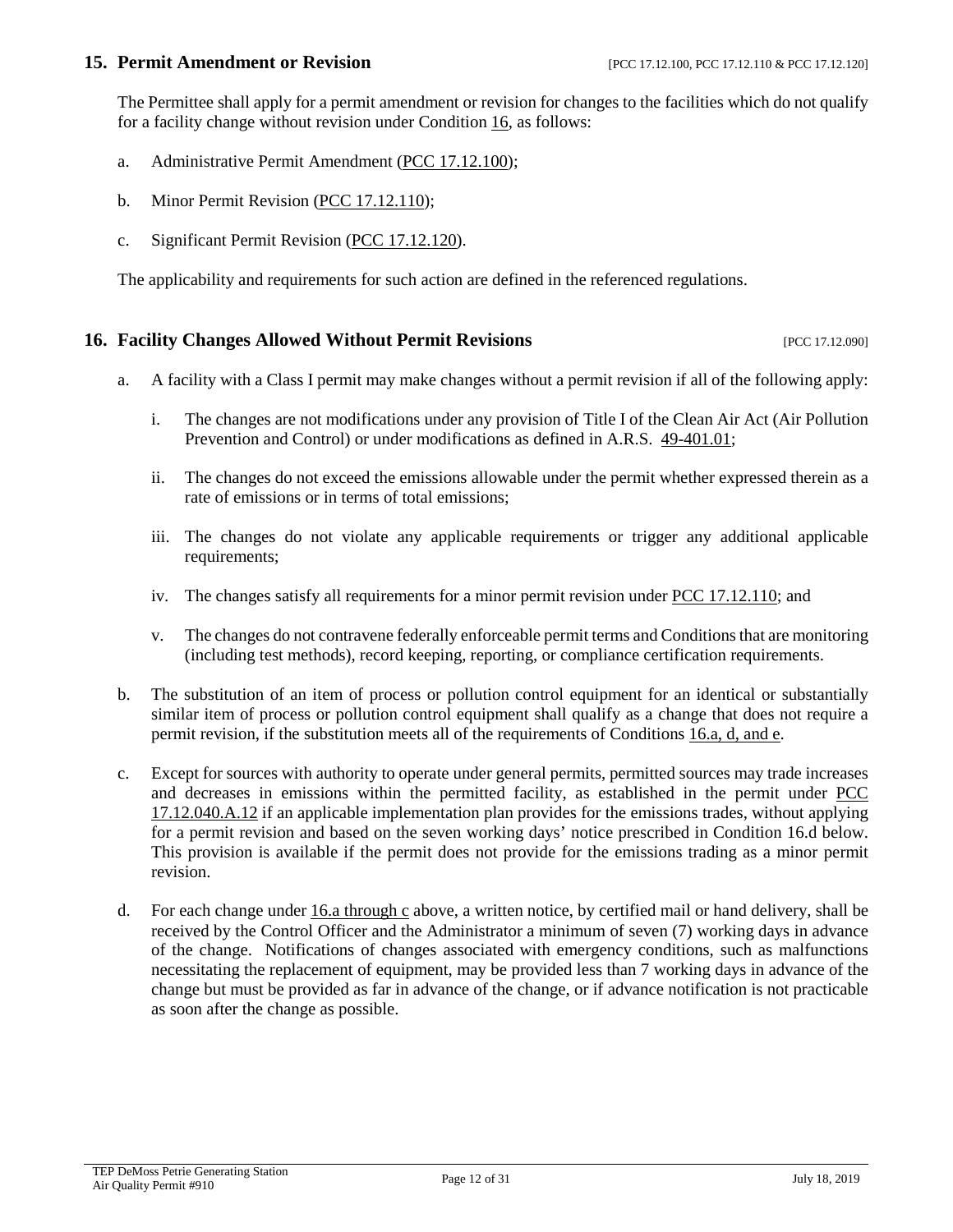- e. Each notification shall include:
	- i. When the proposed change will occur;
	- ii. A description of the change;
	- iii. Any change in emissions of regulated air pollutants;
	- iv. The pollutants emitted subject to the emissions trade, if any;
	- v. The provisions in the implementation plan that provide for the emissions trade with which the source will comply and any other information as may be required by the provisions in the implementation plan authorizing the trade;
	- vi. If the emissions trading provisions of the implementation plan are invoked, then the permit requirements with which the source will comply; and
	- vii. Any permit term or Condition that is no longer applicable as a result of the change.
- f. The permit shield described in Condition  $20$  shall not apply to any change made under this Condition. Compliance with the permit requirements that the source will meet using the emissions trade shall be determined according to requirements of the implementation plan authorizing the emissions trade.
- g. Except as otherwise provided for in the permit, making a change from one alternative operating scenario to another as provided under [PCC 17.12.040.A11](http://library.amlegal.com/nxt/gateway.dll/Arizona/pimacounty_az/title17airqualitycontrol/chapter1712individualpermitsandpermitrev?f=templates$fn=default.htm$3.0$vid=amlegal:pimacounty_az$anc=JD_17.12.040) shall not require any prior notice.
- h. Notwithstanding any other part of this Condition, the Control Officer may require a permit to be revised for any change that when considered together with any other changes submitted by the same source under these provisions over the term of the permit, do not satisfy the requirements in Condition [16.a.](#page-11-1)

### <span id="page-12-0"></span>**17. Testing Requirements in the state of the state of the state of the state of the state 212 and 17. Testing Reg 50, SIP Rule 212]**

- a. New sources required to conduct performance testing shall do so within 60 days after the source has achieved the capability to operate at its maximum production rate on a sustained basis but no later than 180 days after initial startup of such sources. The Permittee shall conduct performance testing as specified in Part B of this permit and at such other times as may be required by the Control Officer. The Permittee shall furnish the control officer a written report or the results of the tests.
- b. Operational Conditions

Performance tests shall be conducted while the unit is operating at full load under representative operational conditions unless other conditions are required by the applicable test method or in this permit. With prior written approval from the Control Officer, testing may be performed at a lower rate. Operations during start-up, shutdown, and malfunction (as defined in **[PCC 17.04.340.A](http://library.amlegal.com/nxt/gateway.dll/Arizona/pimacounty_az/title17airqualitycontrol?f=templates$fn=default.htm$3.0$vid=amlegal:pimacounty_az$anc=JD_17.04.340)**) shall not constitute representative operational conditions unless otherwise specified in the applicable requirement.

c. Tests shall be conducted and data reduced in accordance with the test methods and procedures contained in the [Arizona Testing Manual,](https://legacy.azdeq.gov/environ/air/compliance/download/manual.pdf) [40 CFR 52; Appendices D and E,](https://www.ecfr.gov/cgi-bin/text-idx?SID=7b95ff1d94b78a66114c0ee08b7ca269&mc=true&node=ap40.5.52_12923_652_12999.d&rgn=div9) [40 CFR 60; Appendices A through F;](https://www.ecfr.gov/cgi-bin/text-idx?SID=4116672c57088c8bc9016bcd757a8030&mc=true&node=pt40.9.60&rgn=div5) an[d 40 CFR 61, Appendices B and C](https://www.ecfr.gov/cgi-bin/text-idx?SID=4116672c57088c8bc9016bcd757a8030&mc=true&node=pt40.10.61&rgn=div5) unless modified by the Control Officer pursuant t[o PCC 17.11.210.B.](http://library.amlegal.com/nxt/gateway.dll/Arizona/pimacounty_az/title17airqualitycontrol/chapter1711generalprovisionsforpermits?f=templates$fn=default.htm$3.0$vid=amlegal:pimacounty_az$anc=JD_17.11.210)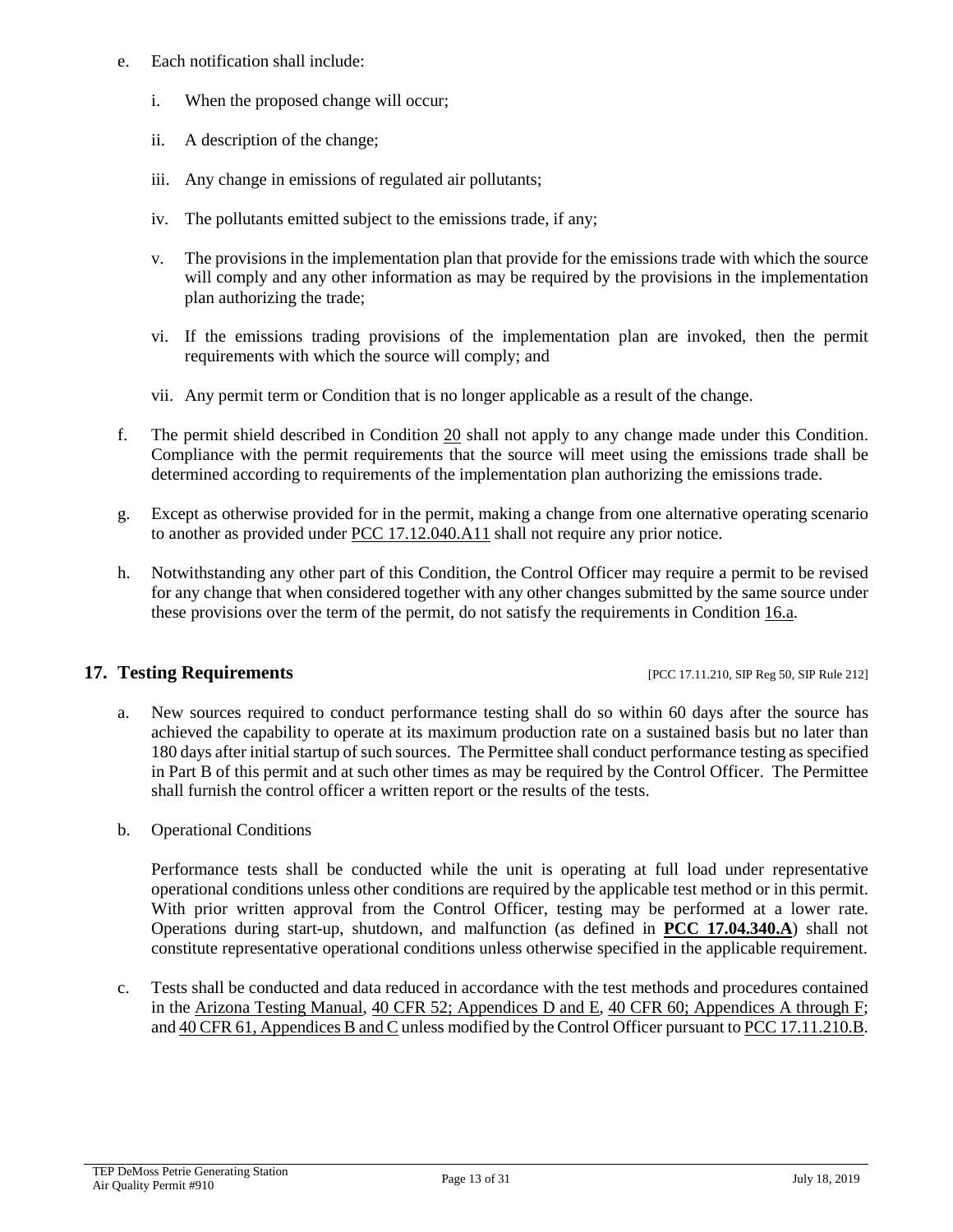#### d. Test Plan

At least 14 calendar days prior to performing a test, the Permittee shall submit a test plan to the Control Officer, in accordance with [PCC 17.11.210.D](http://library.amlegal.com/nxt/gateway.dll/Arizona/pimacounty_az/title17airqualitycontrol/chapter1711generalprovisionsforpermits?f=templates$fn=default.htm$3.0$vid=amlegal:pimacounty_az$anc=JD_17.11.210) and the [Arizona Testing Manual.](https://legacy.azdeq.gov/environ/air/compliance/download/manual.pdf) This test plan must include the test duration, test location(s), test methods, and source operation and other parameters that may affect the test results.

e. Stack Sampling Facilities

The Permittee shall provide or cause to be provided, performance testing facilities as follows:

- i. Sampling ports adequate for test methods applicable to the facility;
- ii. Safe sampling platform(s);
- iii. Safe access to sampling platform(s); and,
- iv. Utilities for sampling and testing equipment.
- f. Interpretation of Final Results

Unless otherwise identified in Part B of this permit, each performance test shall consist of three separate runs using the applicable test method. Each run shall be conducted for the time and under the conditions specified in the applicable standard. For the purpose of determining compliance with an applicable standard, the arithmetic means of results of the three runs shall apply. In the event that a sample is accidentally lost or conditions occur in which one of the three runs is required to be discontinued because of forced shutdown, failure of an irreplaceable portion of the sample train, extreme meteorological conditions, or other circumstances beyond the Permittee's control, compliance may, upon the Control Officer's approval, be determined using the arithmetic mean of the results of the other two runs. If the Control Officer or the Control Officer's designee is present, tests may only be stopped with the Control Officer's or such designee's approval. If the Control Officer or the Control Officer's designee is not present, tests may only be stopped for good cause. Good cause includes: forced shutdown, failure of an irreplaceable portion of the sample train, extreme meteorological conditions, or other circumstances beyond the Permittee's control. Termination of any test without good cause after the first run is commenced shall constitute a failure of the test. Supporting documentation, which demonstrates good cause, must be submitted.

g. Report of Final Test Results

A written report of the results of all performance tests shall be submitted to the Control Officer within 30 days after the test is performed. The report shall be submitted in accordance with the Arizona Testing Manual and [PCC 17.11.210.A.](http://library.amlegal.com/nxt/gateway.dll/Arizona/pimacounty_az/title17airqualitycontrol/chapter1711generalprovisionsforpermits?f=templates$fn=default.htm$3.0$vid=amlegal:pimacounty_az$anc=JD_17.11.210) If additional time is needed to submit the results, the Permittee shall send a written request for an extension describing the circumstances and specifying the time needed to submit the report for approval by the Control Officer. [AZ Testing Manual Page 8 (4 Weeks ~ 30 days)]

### **18. Property Rights** [PCC 17.12.040.A.8.d]

This permit does not convey any property rights of any sort, or any exclusive privilege to the Permittee.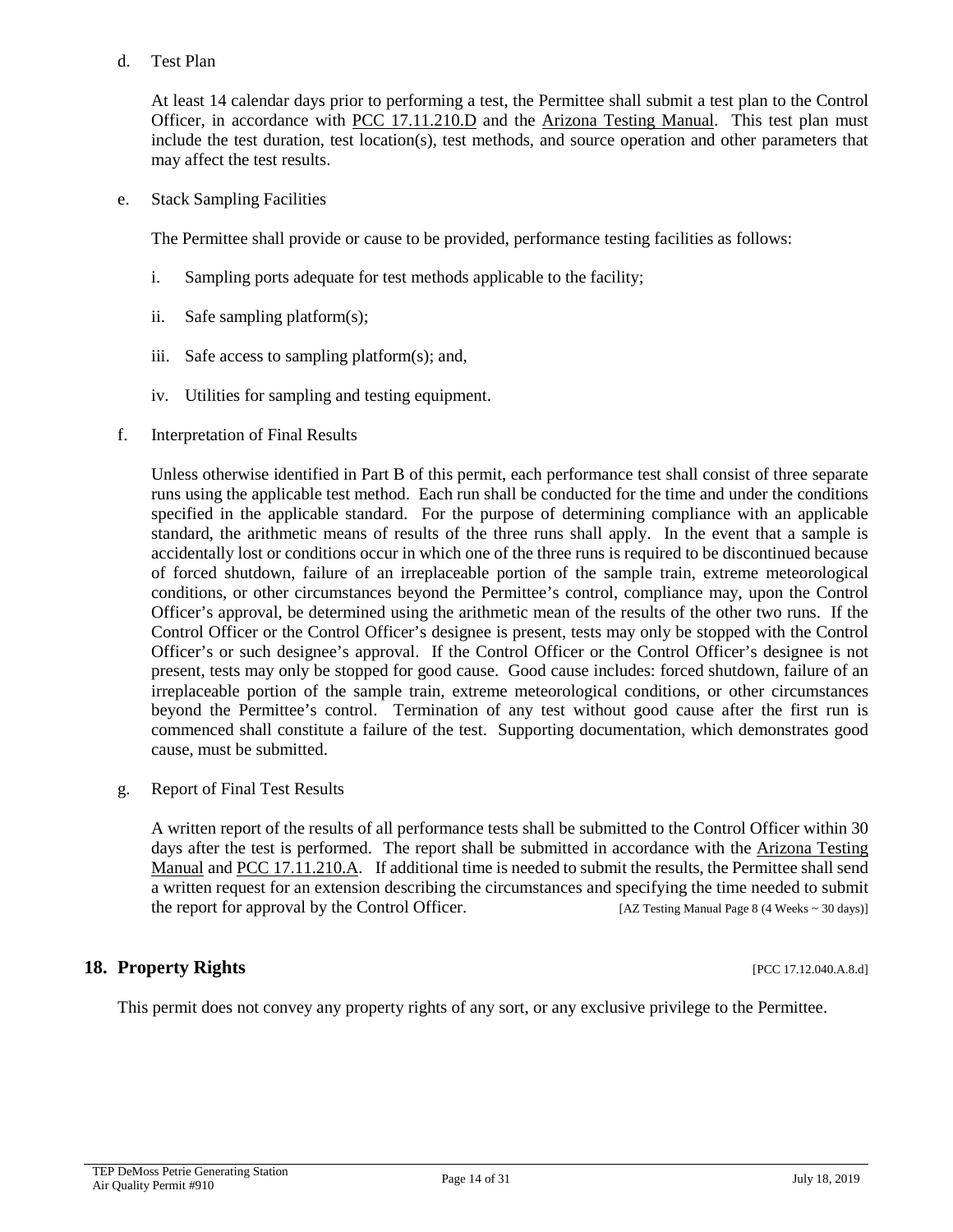#### **19. Severability Clause 18. In the set of the set of the set of the set of the set of the set of the set of the set of the set of the set of the set of the set of the set of the set of the set of the set of the set of t**

The provisions of this permit are severable. In the event of a challenge to any portion of this permit that results in any provision of this permit being held invalid, the remainder of this permit shall not be affected thereby.

### <span id="page-14-0"></span>**20. Permit Shield** [PCC 17.11.080]

Compliance with the Conditions of this permit shall be deemed compliance with the applicable requirements identified in the permit. The permit shield shall not apply to any change made in accordance with Conditions [15.b](#page-11-3) and [16](#page-11-0) above.

### **21. Accident Prevention Requirements under the Clean Air Act (CAA § 112(R))**

Should this stationary source, as defined in [40 CFR Part 68.3,](https://www.ecfr.gov/cgi-bin/text-idx?SID=66dbfe474a4c9b8433bf0900ac536de2&mc=true&node=se40.17.68_13&rgn=div8) become subject to the accidental release prevention regulations in Part 68, then the Permittee shall submit a risk management plan (RMP) by the date specified in [§ 68.10](https://www.ecfr.gov/cgi-bin/retrieveECFR?gp=&SID=66dbfe474a4c9b8433bf0900ac536de2&mc=true&n=pt40.17.68&r=PART&ty=HTML#se40.17.68_110) and shall certify compliance with the requirements of [Part 68](https://www.ecfr.gov/cgi-bin/text-idx?SID=54a762ccb16b223860dd9ad6a963b12f&mc=true&node=pt40.17.68&rgn=div5) as part of the annual compliance certification as required by [40 CFR Part 70](https://www.ecfr.gov/cgi-bin/text-idx?SID=54a762ccb16b223860dd9ad6a963b12f&mc=true&node=pt40.17.70&rgn=div5) and Part B of this permit.

#### **22. Requirement to obtain Activity Permits**

a. Fugitive Dust Activity Permits

The Permittee shall not conduct, cause or allow land stripping, earthmoving, blasting, trenching or road construction without first obtaining an activity permit from the Control Officer in accordance with [PCC](http://library.amlegal.com/nxt/gateway.dll/Arizona/pimacounty_az/title17airqualitycontrol/chapter1714activitypermits?f=templates$fn=default.htm$3.0$vid=amlegal:pimacounty_az$anc=JD_17.14.040)  [17.14.040.](http://library.amlegal.com/nxt/gateway.dll/Arizona/pimacounty_az/title17airqualitycontrol/chapter1714activitypermits?f=templates$fn=default.htm$3.0$vid=amlegal:pimacounty_az$anc=JD_17.14.040) [PCC 17.14.040]

b. Asbestos Requirements (Demolition/Renovation)

Should this stationary source, pursuant t[o 40 CFR 61, Subpart M](https://www.ecfr.gov/cgi-bin/text-idx?SID=55e2a1ac58ab42dc969cf5727732ee92&mc=true&node=pt40.10.61&rgn=div5#sp40.10.61.m) become subject to the National Emission Standards for Asbestos regulations when conducting any renovation or demolition at this premises, then the Permittee shall submit proper notification as described in 40 CFR 61, [Subpart M](https://www.ecfr.gov/cgi-bin/text-idx?SID=55e2a1ac58ab42dc969cf5727732ee92&mc=true&node=pt40.10.61&rgn=div5#sp40.10.61.m) and shall comply with all other applicable requirements of Subpart M. The Permittee shall keep a record of all relevant paperwork on file. [40 CFR 61, Subpart M & PCC 17.14.070]

c. Open Burning Permits

The Permittee shall not ignite, cause to be ignited, allow or maintain any open outdoor fire without first obtaining an activity permit from the Control Officer or delegated authority unless exempted under [PCC](http://library.amlegal.com/nxt/gateway.dll/Arizona/pimacounty_az/title17airqualitycontrol/chapter1714activitypermits?f=templates$fn=default.htm$3.0$vid=amlegal:pimacounty_az$anc=JD_17.14.040)  **[17.14.080C.](http://library.amlegal.com/nxt/gateway.dll/Arizona/pimacounty_az/title17airqualitycontrol/chapter1714activitypermits?f=templates$fn=default.htm$3.0$vid=amlegal:pimacounty_az$anc=JD_17.14.040)** [PCC 17.14.080]

#### **23. Stratospheric Ozone Depleting Substances** [40 CFR 82 and PCC 17.16.710]

The Permittee shall not use, sell, or offer for sale any fluid as a substitute material for use in any motor vehicle, residential, commercial, or industrial air conditioning system, refrigerator or freezer unit, or other cooling or heating device designed to use a chlorofluorocarbon (CFC) or hydrochlorofluorocarbon (HCFC) compound as a working fluid, unless such fluid has been approved for sale and such use by the Administrator. The Permittee shall keep a record of all paperwork relevant to the applicable requirements of [40 CFR 82, Subpart F](https://www.ecfr.gov/cgi-bin/text-idx?SID=38bd7be30f4aa6756c8d9fe6be46b15c&mc=true&node=sp40.21.82.f&rgn=div6) onsite.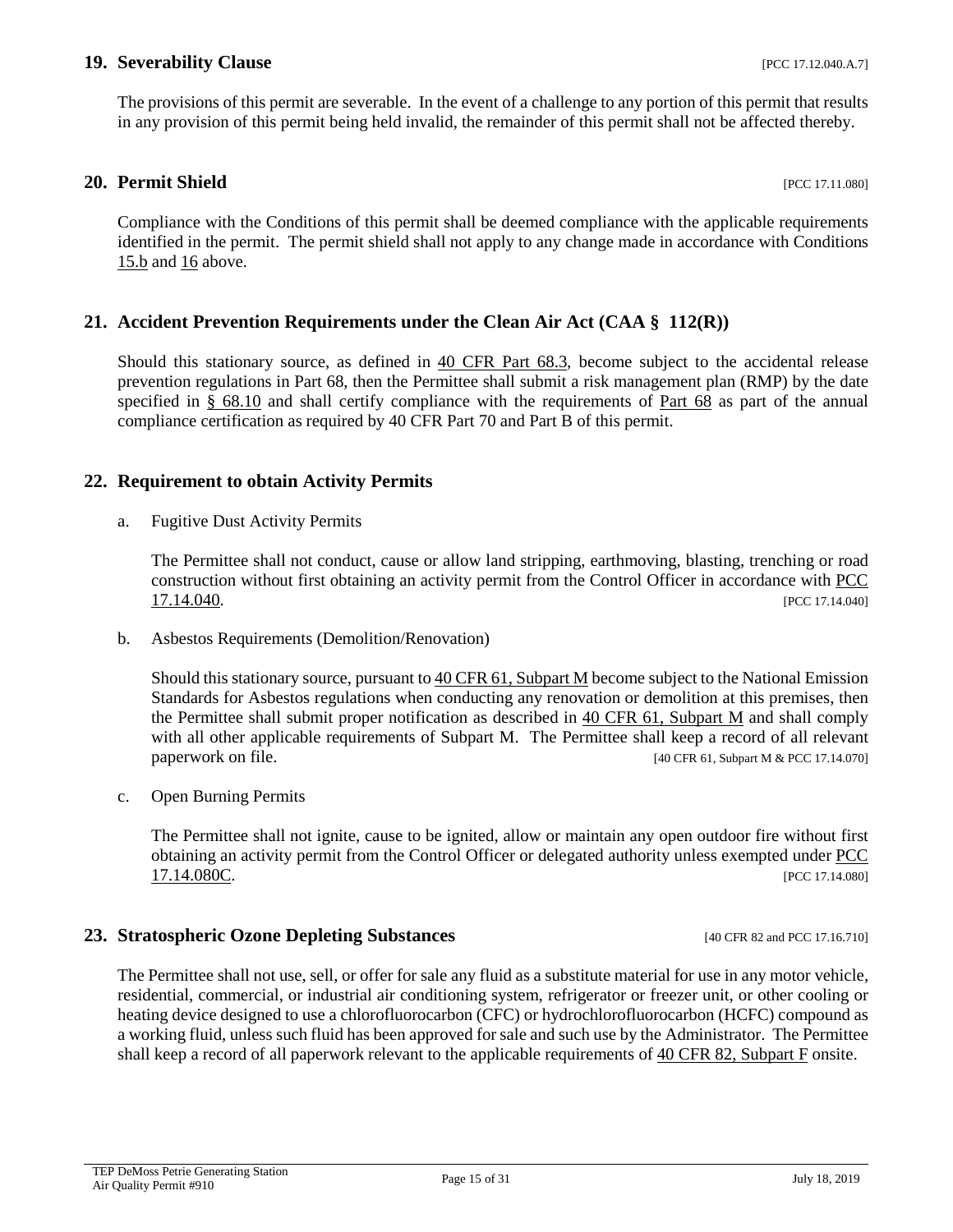# **PART B: SPECIFIC CONDITIONS**

*(Unless otherwise noted, References to A.R.S. are references to the Arizona Revised Statutes, references to A.A.C. are references to the Arizona Administrative Code, references to PCC are references to Title 17 of the Pima County Code, and references to SIP are references to the Pima County State Implementation Plan. Underlined text are hyperlinks within the permit or to external websites referencing the provision.)*

# <span id="page-15-0"></span>**§ 1: Applicability**

24. Statutory Authority [PCC 17.11.010, 17.11.020, PCC 17.11.090.A, 17.12.010, and ARS § 49-480, SIP Rules 103, 111, 301]

Emissions from the facility, specifically the emissions from the equipment and operations described in the permit application, which fall under SIC Code (4911), are subject to enforceable limitations in the Specific Conditions in this Part B. This permit is issued pursuant to ARS § 49-480 and authorizes the construction and/or operation of the equipment and operations listed in the equipment list in Attachment 2 of this permit. This authorization is based on the regulations in effect on the date of issuance of this permit, and a finding that the allowable emissions from the facility, specifically the emissions from the equipment and operations more fully described in the permit application constitute a "major source" within the meaning of PCC 17.04.340.A.128. Compliance with the Conditions of this permit shall be deemed to be compliant with any applicable requirement and regulation identified in this permit as of the date of issuance. Notwithstanding the above findings, this permit shall not relieve the Permittee nor its subcontractors from compliance with all local or county codes, state statutes and federal laws or from obtaining permits for other operations or activities when required.

25. Permit Classification

Class I; Major Source; Stationary: The facility covered by this permit constitutes a major source of Nitrogen Oxides ( $NO<sub>X</sub>$ ) and Carbon Monoxide (CO), and a minor source of hazardous air pollutants (HAPs), and a true minor source of all other criteria pollutants based on 8760 hours of operation per year.

26. Permit Sections

The Specific Conditions in this Part B have been grouped into the following permit sections (§§):

- [§ 1:](#page-15-0) Authority, Classification, and Permit Organization (This Section)
- [§ 2:](#page-16-0) NSPS Stationary Gas Turbine
- [§ 3:](#page-23-0) Facility Wide Operations
- 27. Permit Organization

The Specific Conditions in this Part B have been organized under the source categories, affected facilities, emission sources, and operations in §§ 1 through 3 as they apply to the facility and equipment listed in Attachment 2.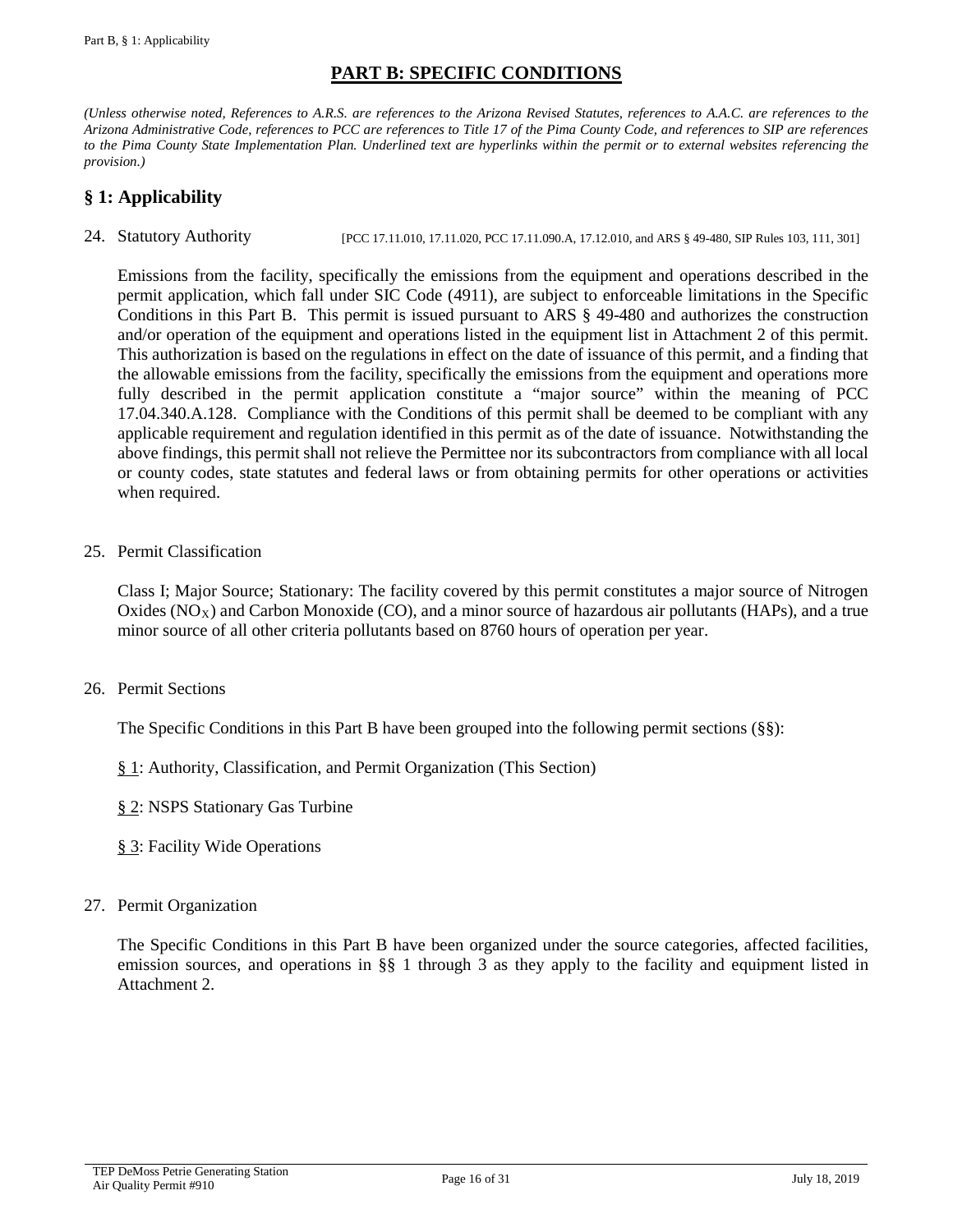# <span id="page-16-0"></span>**§ 2: NSPS Stationary Gas Turbine**

#### **Emission Limits & Standards** [PCC 17.12.040.A.2]

- <span id="page-16-3"></span>28. NSPS Nitrogen Oxides Standard
	- a. The Permittee shall not cause to be discharged into the atmosphere any gases which contain nitrogen oxides in excess of:  $[40 \text{ CFR } 60.332(a)(1)]$

$$
STD = 0.0075 \frac{(14.4)}{Y} + F
$$

Where:

- $STD$  = allowable ISO corrected (if required as given in 40 CFR 60.335(b)(1)) NO<sub>X</sub> emission concentration (percent by volume at 15 percent oxygen and on a dry basis).
- Y = manufacturer's rated heat rate at manufacturer's rated load (kilojoules per watt hour) or, actual measured heat rate based on lower heating value of fuel as measured at actual peak load for the facility. The value of Y shall not exceed 14.4 kilojoules per watt hour.
- $F = NO<sub>x</sub>$  emission allowance for fuel bound nitrogen as identified in Conditio[n 28.b.](#page-16-1)
- <span id="page-16-1"></span>b. If the Permittee elects to apply a  $NO<sub>X</sub>$  emission allowance for fuel-bound nitrogen, F shall be defined according to the nitrogen content of the fuel during the most recent performance test required under [40](https://www.ecfr.gov/cgi-bin/text-idx?SID=00ebf50462ddc056bcf097ba54b54c83&mc=true&node=se40.7.60_18&rgn=div8)  [CFR 60.8](https://www.ecfr.gov/cgi-bin/text-idx?SID=00ebf50462ddc056bcf097ba54b54c83&mc=true&node=se40.7.60_18&rgn=div8) as follows:

| <b>Fuel-bound Nitrogen</b><br>(percent by weight) | (NO <sub>X</sub> percent by volume) |
|---------------------------------------------------|-------------------------------------|
| $N \le 0.015$                                     |                                     |
| $0.015 < N \leq 0.1$                              | 0.04(N)                             |
| $0.1 < N \leq 0.25$                               | $0.004 + 0.0067(N-0.1)$             |
| N > 0.25                                          | 0.005                               |

where:

 $N =$  the nitrogen content of the fuel (percent by weight).

or:

Manufacturers may develop and submit to EPA custom fuel-bound nitrogen allowances for each gas turbine model they manufacture.

<span id="page-16-2"></span>29. Nitrogen Oxides & Carbon Monoxide Limits

The Permittee shall not allow the emissions of nitrogen oxides or carbon monoxide to equal or exceed 250 tons per year on a 12-month rolling total basis. [PCC 17.11.190.B]

**[Material Permit Condition]**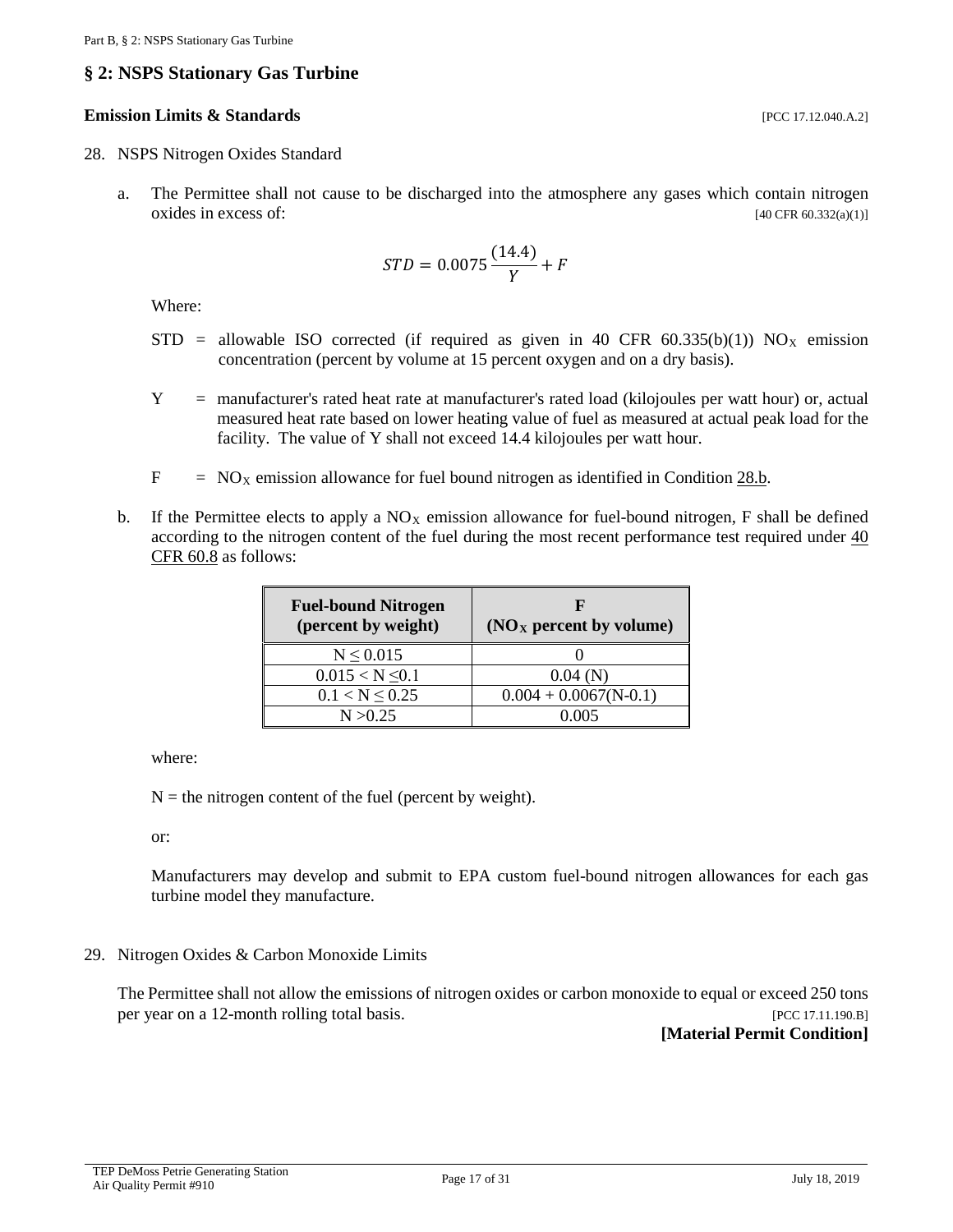30. Fuel & Sulfur Content Limitation

The Permittee shall only burn pipeline natural gas that contains total sulfur not in excess of 0.8 percent by weight (8000 ppmw). [40 CFR 60.333(b) & PCC 17.11.190.B]

**[Material Permit Condition]**

- 32. Operation and Maintenance Standard
	- a. At all times, including periods of startup, shutdown, and malfunction, the Permittee shall, to the extent practicable, maintain and operate the unit including associated air pollution control equipment in a manner consistent with good air pollution control practice for minimizing emissions. Determination of whether acceptable operating and maintenance procedures are being used will be based on information available to the Administrator or Control Officer which may include, but is not limited to, monitoring results, opacity observations, review of operating and maintenance procedures, and inspection of the source.

[40 CFR 60.11(d)]

b. CEMS Operation and Maintenance

The Permittee shall certify, maintain and operate the CEMS to monitor and record nitrogen oxides, carbon monoxide, and diluent gas ( $CO<sub>2</sub>$  or  $O<sub>2</sub>$ ) emissions. The CEMS shall be operated & calibrated according to the recommendations of the system manufacturer or as approved by the Administrator or the Control Officer. [40 CFR 60.334(c), PCC 17.20.100, 17.11.190.B]

**[Material Permit Condition]**

#### **Monitoring Requirements and the sequence of the sequence of the sequence of the sequence of the sequence of the sequence of the sequence of the sequence of the sequence of the sequence of the sequence of the sequence of**

33. Nitrogen Oxides Standard, Nitrogen Oxide & Carbon Monoxide Emission Limits

Compliance with monitoring is achieved by the recordkeeping requirements.

34. Fuel & Sulfur Content Limitation

Compliance with monitoring is achieved by recordkeeping requirements.

- 35. Monitoring for  $N\text{O}_X$  and  $\text{CO}_2$  or  $\text{O}_2$  [PCC 17.11.190.B]
	- a. The Permittee shall calibrate, maintain, and operate the CEMS and data acquisition and handling system (DAHS) for measuring and recording emissions of nitrogen oxides and carbon dioxide or oxygen while the gas turbine is firing. [40 CFR 60.334(c)] **[Material Permit Condition]**

b. The CEMS for  $NO<sub>X</sub>$  and  $CO<sub>2</sub>$  or  $O<sub>2</sub>$  shall meet the following requirements:

[40 CFR 60.334(c) & 40 CFR 60.334(b)(3)(iii)]

- i. [40 CFR Part 75, Appendix A,](https://www.ecfr.gov/cgi-bin/text-idx?SID=6e0508b7425f8cc9edd58c8ff0c58ccb&mc=true&node=pt40.18.75&rgn=div5#ap40.18.75_175.a) "Specifications and Procedures."
	- (a) Installation and measurement location.
	- (b) Equipment specifications.
	- (c) Performance specifications.
	- (d) Data acquisition and handling systems.
	- (e) Calibration gas.
	- (f) Certification tests and procedures.
	- (g) Calculations.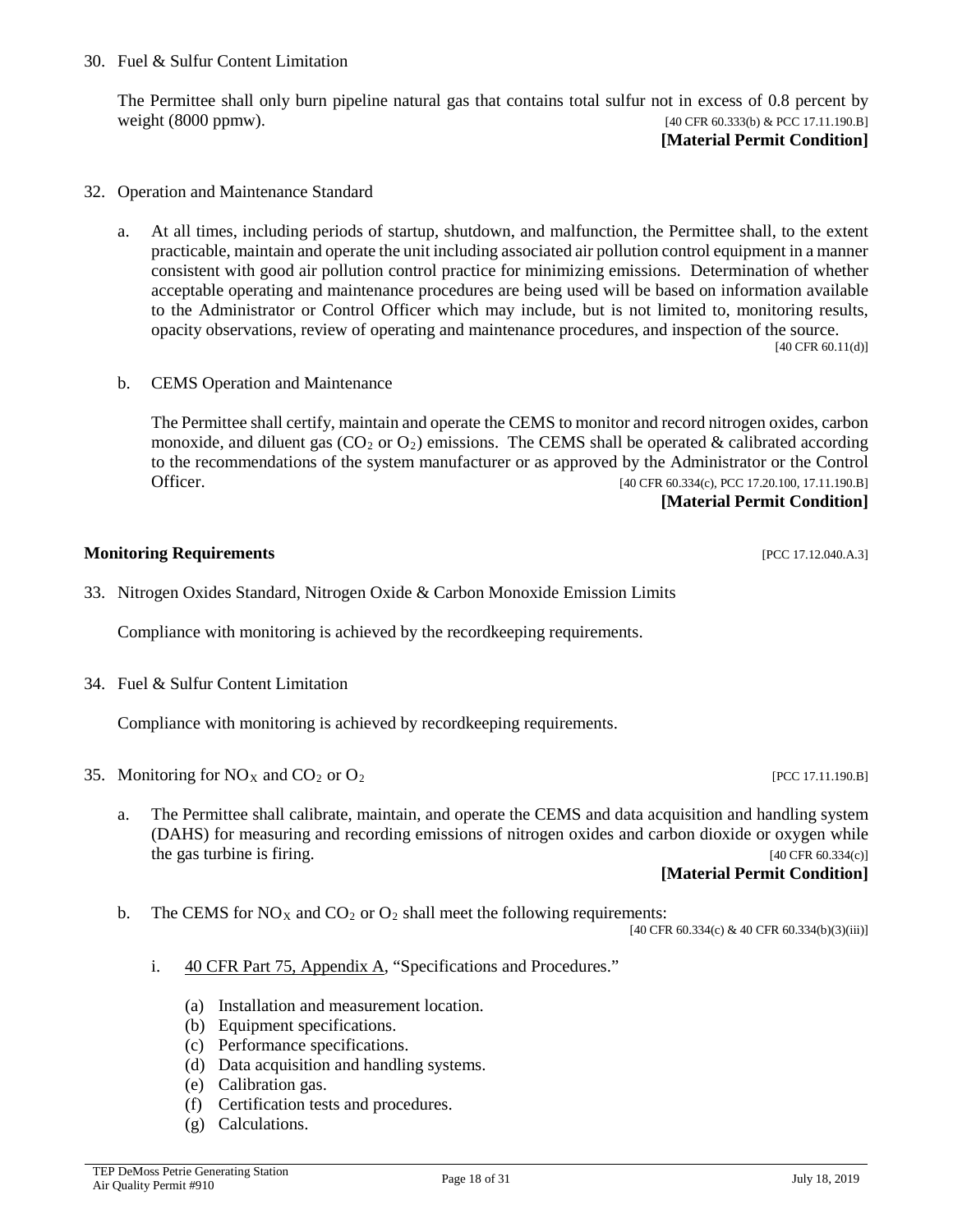- ii. [40 CFR Part 75, Appendix B,](https://www.ecfr.gov/cgi-bin/text-idx?SID=6e0508b7425f8cc9edd58c8ff0c58ccb&mc=true&node=pt40.18.75&rgn=div5#ap40.18.75_175.b) "Quality Assurance and Quality Control Procedures."
	- (a) Quality Assurance/ Quality Control Program
	- (b) Frequency of Testing
- iii. [40 CFR Part 75, Appendix C,](https://www.ecfr.gov/cgi-bin/text-idx?SID=6e0508b7425f8cc9edd58c8ff0c58ccb&mc=true&node=pt40.18.75&rgn=div5#ap40.18.75_175.c) (2) "Missing Data Estimation Procedures."

Load-Based Procedure for Missing Flow rate,  $N_{\text{Ox}}$  Concentration and  $N_{\text{Ox}}$  Emission Rate Data.

iv. [40 CFR Part 75, Appendix F,](https://www.ecfr.gov/cgi-bin/text-idx?SID=6e0508b7425f8cc9edd58c8ff0c58ccb&mc=true&node=pt40.18.75&rgn=div5#ap40.18.75_175.f) (3) "Conversion Procedures."

Procedures for  $NO<sub>X</sub>$  Emission Rate.

v. Data Reduction.

The Permittee shall comply with the data reduction requirements of  $40$  CFR  $75.10(d)(1)$ .

- c. The Permittee shall comply with all the applicable recordkeeping and reporting requirements of [40 CFR](https://www.ecfr.gov/cgi-bin/text-idx?SID=6e0508b7425f8cc9edd58c8ff0c58ccb&mc=true&node=sp40.18.75.f&rgn=div6)  [Part 75, Subparts F](https://www.ecfr.gov/cgi-bin/text-idx?SID=6e0508b7425f8cc9edd58c8ff0c58ccb&mc=true&node=sp40.18.75.f&rgn=div6) and [40 CFR Part 75, Subpart G,](https://www.ecfr.gov/cgi-bin/text-idx?SID=6e0508b7425f8cc9edd58c8ff0c58ccb&mc=true&node=sp40.18.75.g&rgn=div6) respectively.
- 36. Monitoring for CO [PCC 17.11.190.B]

a. The Permittee shall calibrate, maintain, and operate the CEMS and DAHS for measuring and recording emissions of carbon monoxide while the gas turbine is firing.

### **[Material Permit Condition]**

- b. The CEMS for CO shall meet the following requirements:
	- i. [40 CFR Part 60, Appendix B,](https://www.ecfr.gov/cgi-bin/text-idx?SID=7c497845d87084388459f4c3a6877b83&mc=true&node=pt40.9.60&rgn=div5#ap40.9.60.b) "Performance Specifications," Performance Specification 4A, "Specifications and Test Procedures for Carbon Monoxide Continuous Monitoring Systems in Stationary Sources."
	- ii. [40 CFR Part 60, Appendix F,](https://www.ecfr.gov/cgi-bin/text-idx?SID=ee64e74206fc2ce7c42b50897d2899ee&mc=true&node=pt40.9.60&rgn=div5#ap40.9.60.f) "Quality Assurance Procedures."
	- iii. The CO CEMS and DAHS monitoring and recording devices shall be installed and operational prior to conducting any performance test(s). Verification of operational status shall, as a minimum, include completion of the manufacturer's written requirements or recommendations for installation, operation, and calibration of the device. [PCC 17.12.040.A.3.c]

# **[Material Permit Condition]**

- iv. The Permittee shall conduct a performance evaluation of the CO CEMS during any performance test required by this Section or within 30 days thereafter in accordance with the applicable performance specifications in [Appendix B of 40 CFR Part 60.](https://www.ecfr.gov/cgi-bin/text-idx?SID=7c497845d87084388459f4c3a6877b83&mc=true&node=pt40.9.60&rgn=div5#ap40.9.60.b) The Permittee shall conduct CO CEMS performance evaluations at such other times as may be required by the Control Officer under [§ 114](https://www.govinfo.gov/content/pkg/USCODE-2013-title42/html/USCODE-2013-title42-chap85-subchapI-partA-sec7414.htm) of the Act. [PCC 17.12.040.A.3.c]
- v. The Permittee shall furnish the Control Officer within 60 days of completion one or, upon request, more copies of a written report of the results of the performance evaluation. [PCC 17.12.040.A.3.c]
- vi. The Permittee must check the zero (or low level value between 0 and 20 percent of span value) and span (50 to 100 percent of span value) calibration drifts at least once daily in accordance with a written procedure. The zero and span must, as a minimum, be adjusted whenever either the 24-hour zero drift or the 24-hour span drift exceeds two times the limit of the applicable performance specification i[n 40 CFR, Part 60, Appendix B.](https://www.ecfr.gov/cgi-bin/text-idx?SID=7c497845d87084388459f4c3a6877b83&mc=true&node=pt40.9.60&rgn=div5#ap40.9.60.b) The system must allow the amount of the excess zero and span drift to be recorded and quantified whenever specified. [PCC 17.12.040.A.3.c]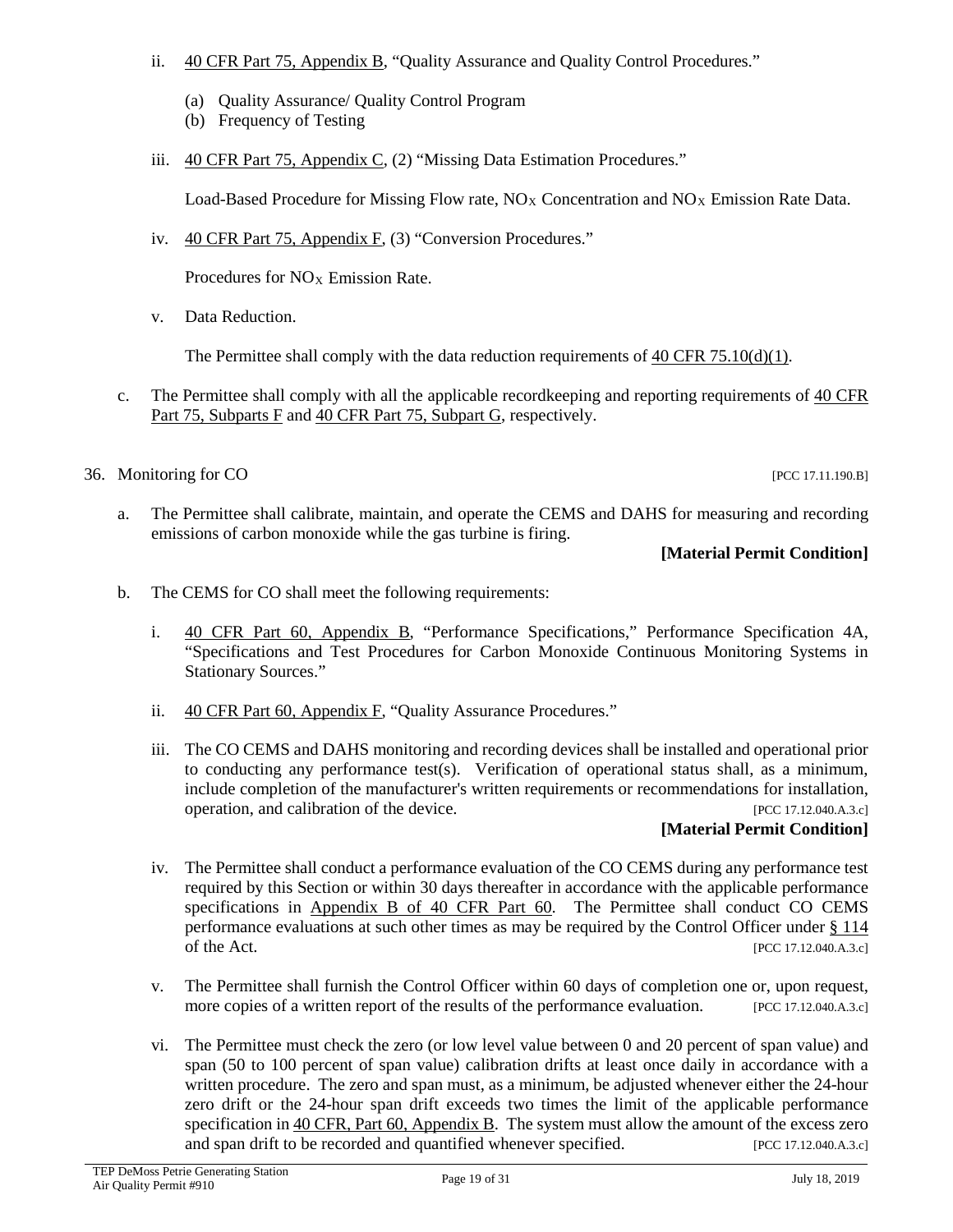- vii. Except for system breakdowns, repairs, calibration checks, and zero span adjustments required under Condition [36.b.vi.](https://www.govinfo.gov/content/pkg/USCODE-2013-title42/html/USCODE-2013-title42-chap85-subchapI-partA-sec7414.htm), the Permittee shall meet minimum frequency of operation as follows: The CO CEMS shall complete a minimum of one cycle of operation (sampling, analyzing, and data recording) for each successive 15-minute period. [PCC 17.12.040.A.3.c]
- viii. The CO CEMS devices shall be installed such that representative measurements of emissions or process parameters from the affected facility are obtained. [PCC 17.12.040.A.3.c]
- ix. The Permittee shall reduce all data to 1-hour averages. 1-hour averages shall be computed from four or more data points equally spaced over each 1-hour period. Data recorded during periods of continuous system breakdown, repair, calibration checks, and zero and span adjustments shall not be included in the data averages. The data may be recorded in reduced or nonreduced form (e.g., ppm pollutant and percent  $O_2$  or ng/J of pollutant). All excess emissions shall be converted into units of the standard. After conversion into units of the standard in Condition [29,](#page-16-2) the data may be rounded to the same number of significant digits as used to specify the emission limit. [PCC 17.12.040.A.3.c]

#### **Recordkeeping Requirements and the cordinate of the cordinate of the cordinate of the cordinate of the cordinate of the cordinate of the cordinate of the cordinate of the cordinate of the cordinate of the cordinate of t**

37. Nitrogen Oxides Standard & Emission Limits [40 CFR 60.334(c), 40 CFR 60.334(b)(3)(iii) & 40 CFR 60.334(i)(2)]

[PCC 17.11.190.B]

The Permittee shall use the  $NO<sub>X</sub>$  and CO CEMS data to calculate the amount of  $NO<sub>X</sub>$  and CO being emitted during periods when the turbine is firing. Amounts of  $NO<sub>X</sub>$  and CO emissions shall be summarized daily by the DAHS with the previous 12-month rolling total computed by the fifth  $(5<sup>th</sup>)$  working day of each month. For mass based 12-month rolling average purposes, when the  $NO<sub>X</sub>$  or CO CEMS is inoperative for any reason, the Permittee shall compute  $NO<sub>X</sub>$  and CO emissions using the missing data procedures prescribed in 40 CFR [Part 75, Subpart D.](https://www.ecfr.gov/cgi-bin/text-idx?SID=bc79df4352d24951b63debf7590a4ece&mc=true&node=sp40.18.75.d&rgn=div6) For 40 CFR Part 60, Subpart GG purposes, periods of missing  $NO<sub>X</sub>$  data shall be reported as monitor downtime in the excess emissions and monitoring performance reports required in 40 CFR 60.7(c).

### 38. Fuel & Sulfur Content [40 CFR 60.334(h)(3)(i)]

The Permittee may verify compliance with this requirement by maintaining a current vendor-provided copy or a current valid purchase contract of that part of the Federal Energy Regulatory Commission (FERC)-approved Tariff agreement that limits transmission to pipeline quality natural gas of sulfur content less than 0.8 percent by weight and that the maximum total sulfur content is 20 grains/ 100 scf or less.

- 39. Operation and Maintenance (Includes CEMS)
	- a. The Permittee shall maintain records of the occurrence and duration of any startup, shutdown, or malfunction in the operation of the unit; any malfunction of the air pollution control equipment; or any periods during which the continuous emission monitoring system is inoperative. [40 CFR 60.7(b)]
	- b. The Permittee shall maintain a file of all measurements, including CEMS and performance testing measurements; all CEMS performance evaluations; all CEMS calibration checks; adjustments and maintenance performed on the system; and all other information required by this permit recorded in a permanent form suitable for inspection. The files shall be retained for at least five years following the date of such measurements, maintenance, reports, and records. [40 CFR 60.7(f) & PCC 17.12.040.A.4.b]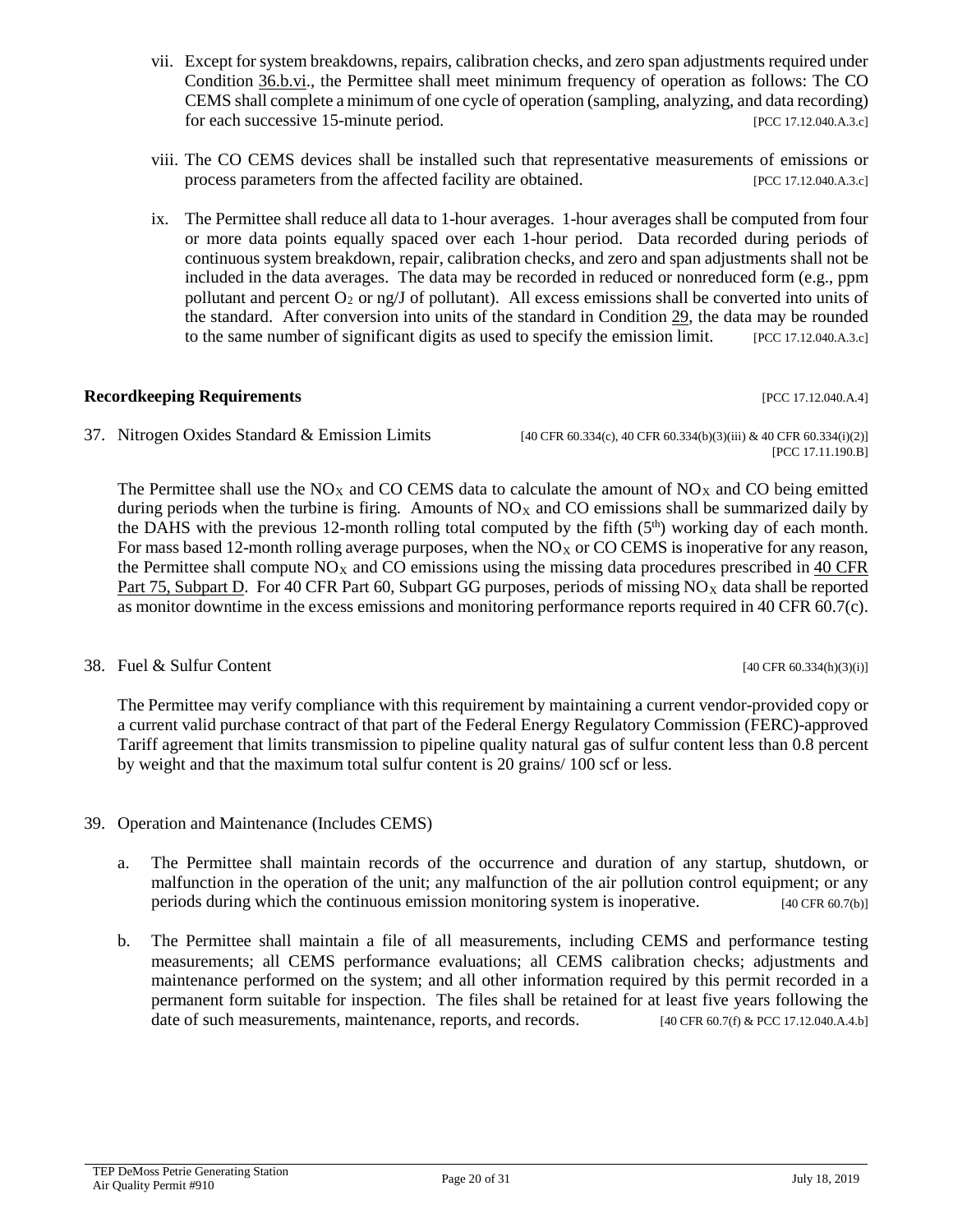#### **Notification and Reporting Requirements** [PCC 17.12.040.A.5]

- <span id="page-20-0"></span>40. Notification of Physical or Operational Change
	- a. The Permittee shall furnish the Administrator and the Control Officer written notification or, if acceptable to the Administrator, the Control Officer, and the Permittee, electronic notification, of any physical or operational change to an existing facility which may increase the emission rate of any air pollutant to which a standard applies, unless that change is specifically exempted under an applicable subpart or in 40 CFR  $60.14(e)$ . This notice shall be postmarked 60 days or as soon as practicable before the change is commenced and shall include information describing the precise nature of the change, present and proposed emission control systems, productive capacity of the facility before and after the change, and the expected completion date of the change. The Administrator or Control Officer may request additional relevant information subsequent to this notice. [40 CFR 60.7(a)(4)]
	- b. If notification substantially similar to that in Condition [40](#page-20-0) is required by any other State or local agency, sending the Administrator a copy of that notification will satisfy the requirements of Condition [40.](#page-20-0)  $[40 \text{ CFR } 60.7(g)]$
- <span id="page-20-1"></span>41. Excess Emissions, Permit Deviations and Monitoring System Performance Reports for NOx and CO Emissions Limitations. [PCC 17.12.040.A.5.b, PCC 17.12.170 & PCC 17.12.040.E.3.d]
	- a. The Permittee shall report to the Control Officer any emissions in excess of the limits (as defined in [PCC](http://library.amlegal.com/nxt/gateway.dll/Arizona/pimacounty_az/title17airqualitycontrol?f=templates$fn=default.htm$3.0$vid=amlegal:pimacounty_az$anc=JD_17.04.340)  [17.04.340.A.78\)](http://library.amlegal.com/nxt/gateway.dll/Arizona/pimacounty_az/title17airqualitycontrol?f=templates$fn=default.htm$3.0$vid=amlegal:pimacounty_az$anc=JD_17.04.340) established by this permit within 24 hours of the time the Permittee first learned of the excess emissions occurrence. The Permittee shall report other deviations from permit requirements in this permit within two working days of the time the Permittee first learned of the occurrence of the deviation (*See Condition 11 for detailed information on these two reports*).
	- b. If the Permittee exceeds the NO<sub>X</sub> & CO emission limitations in Condition [29](#page-16-2) of this Section, the Permittee shall immediately apply for a permit revision pursuant to the provisions in [PCC 17.16.550](http://library.amlegal.com/nxt/gateway.dll/Arizona/pimacounty_az/title17airqualitycontrol/chapter1716emissionlimitingstandards?f=templates$fn=default.htm$3.0$vid=amlegal:pimacounty_az$anc=JD_17.16.550) and [PCC](http://library.amlegal.com/nxt/gateway.dll/Arizona/pimacounty_az/title17airqualitycontrol/chapter1716emissionlimitingstandards?f=templates$fn=default.htm$3.0$vid=amlegal:pimacounty_az$anc=JD_17.16.590)  [17.16.590](http://library.amlegal.com/nxt/gateway.dll/Arizona/pimacounty_az/title17airqualitycontrol/chapter1716emissionlimitingstandards?f=templates$fn=default.htm$3.0$vid=amlegal:pimacounty_az$anc=JD_17.16.590) (i.e., major modifications and Best Available Control Technology (BACT) requirements).
	- c. The Permittee shall submit excess emissions and monitoring systems performance report and/or summary report form (*See Condition* [41.c.v\)](#page-20-1) to the Administrator and Control Officer semiannually, except when more frequent reporting is specifically required by an applicable subpart; the Administrator, or the Control Officer, on a case-by-case basis, determines that more frequent reporting is necessary to accurately assess the compliance status of the source. All reports shall be postmarked by the 30th day following the end of each six-month period. Written reports of excess emissions shall include the following information, if applicable: [40 CFR 60.334(j)(1), 40 CFR 60.7(c) & 40 CFR 60.334(j)(5), PCC 17.11.190.B]
		- i. The magnitude of the excess emissions computed in accordance with 40 CFR [60.13\(h\),](https://www.ecfr.gov/cgi-bin/text-idx?SID=d75fcb3a40cc3257d1ddd2564f8a8722&mc=true&node=se40.7.60_113&rgn=div8) any conversion factor(s) used, and the date and time of commencement and completion of each time period of excess emissions. The process operating time during the reporting period.
		- ii. Specific identification of each period of excess emissions that occur during startup, shutdown, and/or malfunction of the unit. The nature and cause of any malfunction (if known) and the corrective action taken or prevention measures adopted.
		- iii. The date and time identifying each period during which either of the CEMS were inoperative except for zero and span checks and the nature of the system repairs or adjustments.
		- iv. When no excess emissions have occurred or either of the CEMS have not been inoperative, repaired, or adjusted, such information shall be stated in the report.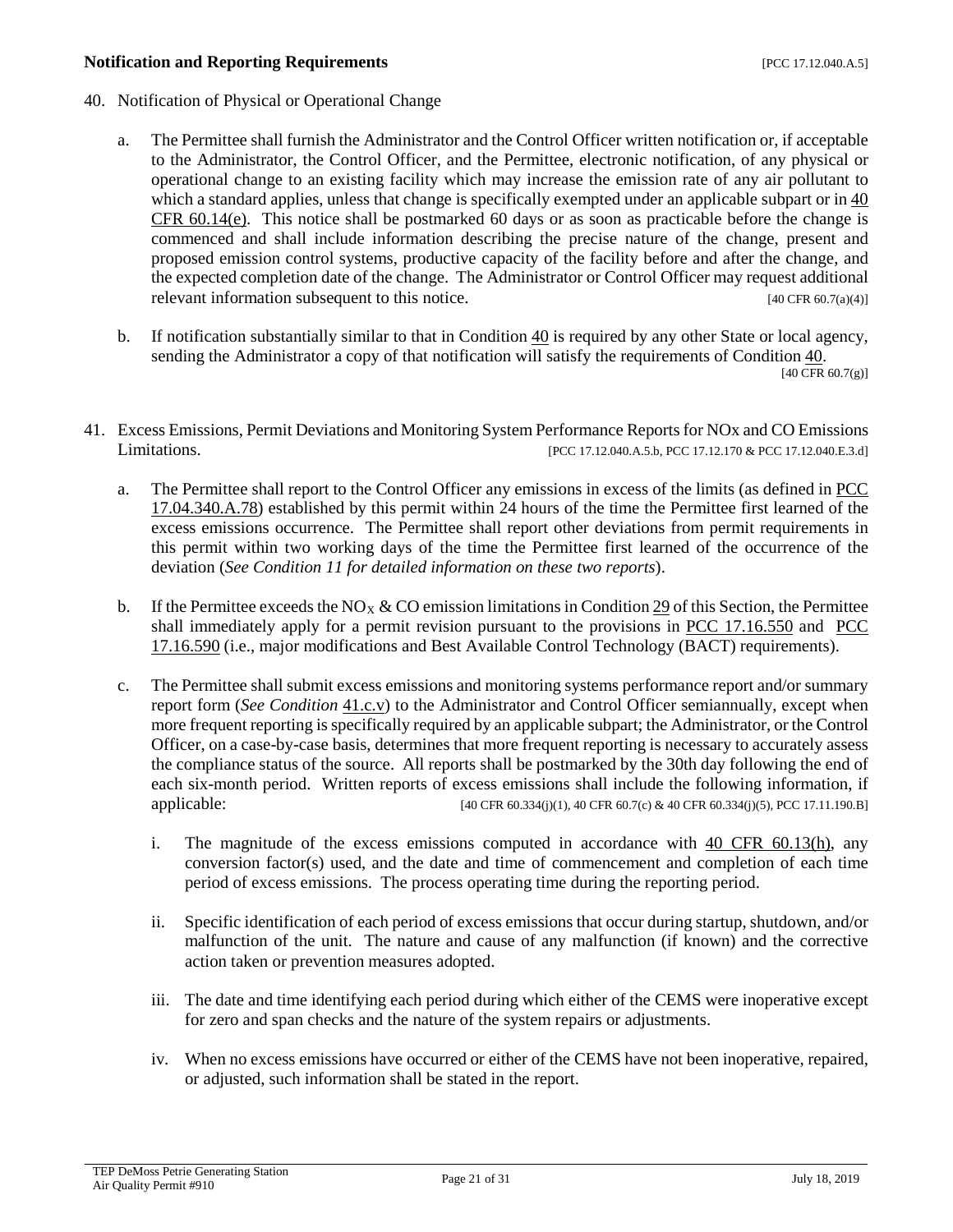- v. The summary report form shall contain the information and be in the format shown in [40 CFR 60.7,](https://www.ecfr.gov/cgi-bin/text-idx?SID=d75fcb3a40cc3257d1ddd2564f8a8722&mc=true&node=se40.7.60_17&rgn=div8) Figure 1 unless otherwise specified by the Administrator. One summary report form shall be submitted for each pollutant monitored. [40 CFR 60.7(d)]
	- (a) If the total duration of excess emissions for the reporting period is less than 1 percent of the total operating time for the reporting period and CMS downtime for the reporting period is less than 5 percent of the total operating time for the reporting period, only the summary report form shall be submitted and the excess emission report described in [40 CFR 60.7\(c\)](https://www.ecfr.gov/cgi-bin/text-idx?SID=d75fcb3a40cc3257d1ddd2564f8a8722&mc=true&node=se40.7.60_17&rgn=div8) need not be submitted unless requested by the Administrator or the Control Officer.
	- (b) If the total duration of excess emissions for the reporting period is 1 percent or greater of the total operating time for the reporting period or the total CMS downtime for the reporting period is 5 percent or greater of the total operating time for the reporting period, the summary report form and the excess emission report described in [40 CFR 60.7\(c\)](https://www.ecfr.gov/cgi-bin/text-idx?SID=d75fcb3a40cc3257d1ddd2564f8a8722&mc=true&node=se40.7.60_17&rgn=div8) shall both be submitted.
- d. For the purpose of excess emission reports, periods of excess emissions and downtime that shall be reported are defined as follows: [40 CFR 60.334(c)]
	- i. An hour of excess emissions shall be any unit operating hour, including startup, shutdown and malfunction, in which the 4-hour rolling average  $NO<sub>X</sub>$  concentration exceeds the applicable emission limit in Condition [28.](#page-16-3) The terms used in this Condition are defined as follows:

[40 CFR 60.60.334(j)(1)(iii)(A)]

- (a) "4-hour rolling average  $NO<sub>X</sub>$  concentration" means the arithmetic average of the average  $NO<sub>X</sub>$ concentration measured by the CEMS for a given hour (corrected to 15 percent  $O_2$ ) and the three unit operating hour average  $NO<sub>X</sub>$  concentrations immediately preceding that unit operating hour; and
- (b) "Unit operating hour" means a clock hour during which any fuel is combusted in the stationary gas turbine unit. If the unit combusts fuel for the entire clock hour, it is considered to be a full unit operating hour. If the unit combusts fuel for only part of the clock hour, it is considered to be a partial unit operating hour.
- ii. A period of monitor downtime shall be any unit operating hour in which sufficient data are not obtained to validate the hour, for either  $NO<sub>X</sub>$  or CO concentration, diluent (or both).

[40 CFR 60.334(j)(1)(iii)(B), PCC 17.11.190.B]

**Testing Requirements [PCC 17.11.160, PCC 17.12.040.A.3.a & PCC 17.20.010.]** 

- 42. For purposes of demonstrating compliance, these RATA and/or test methods shall be used, provided that for the purpose of establishing whether or not the facility has violated or is in violation of any provision of this permit, nothing in this permit shall preclude the use, including the exclusive use, of any credible evidence or information relevant to whether a source would have been in compliance with applicable federal requirements if the appropriate performance or compliance procedures or methods had been performed.
	- a. The Permittee shall conduct annual Relative Accuracy Test Audits (RATA) on the nitrogen oxides ( $NO<sub>X</sub>$ ) and carbon monoxide (CO) CEMS prior to the anniversary date of the permit using approved EPA Reference Methods. [PCC 17.12.040.A.3.c]
	- b. Performance and RATA tests shall be conducted and data reduced in accordance with the test methods and procedures contained in each applicable subpart unless the Administrator:

[40 CFR 60.8(b) & PCC 17.11.210.B]

i. Specifies or approves, in specific cases, the use of a reference method with minor changes in methodology;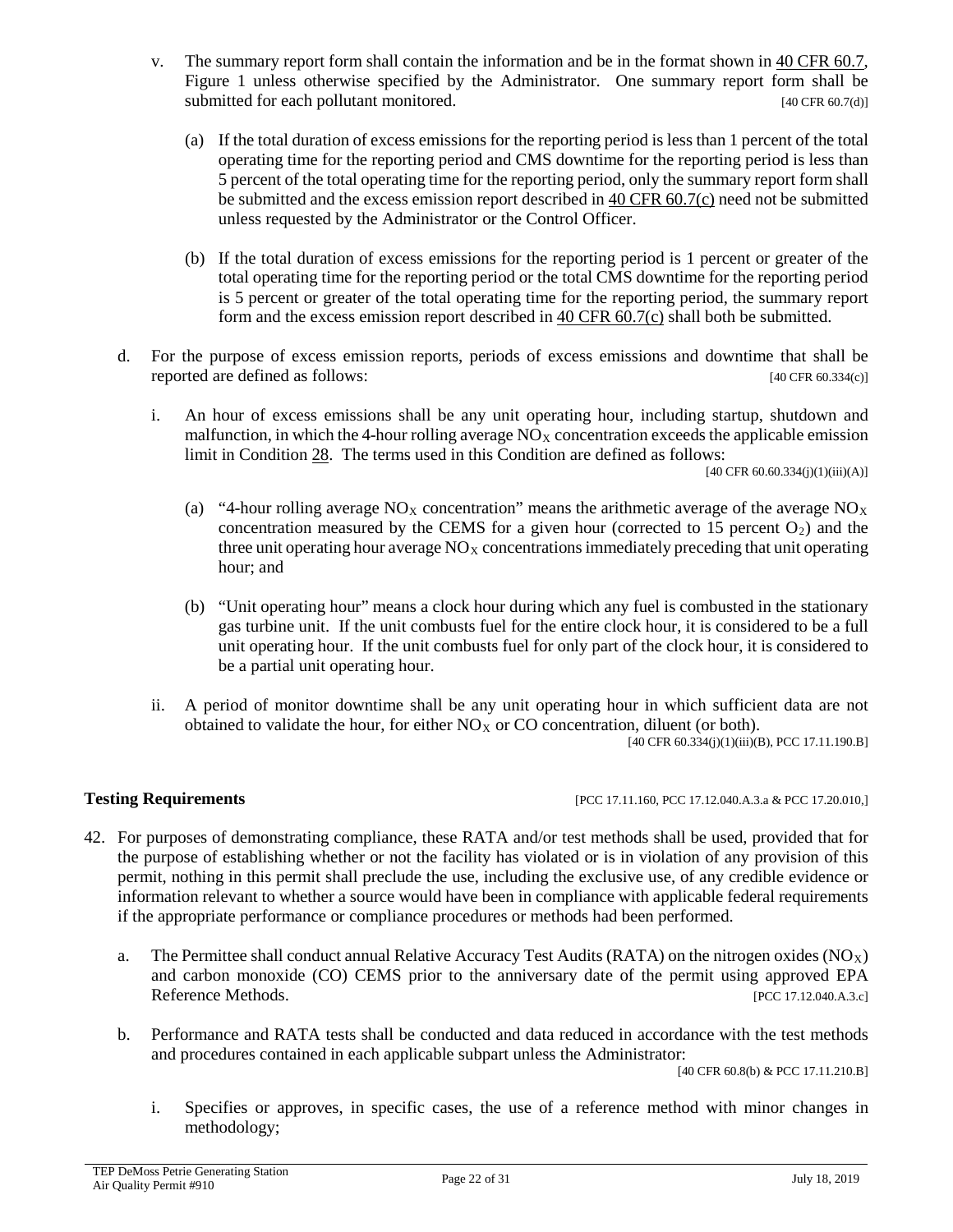- ii. Approves the use of an equivalent method;
- iii. Approves the use of an alternate method, the results of which have been determined to be adequate for indicating whether a specific source is in compliance;
- iv. Waives the requirement for performance tests because the owner or operator of a source has demonstrated by other means to the Administrator's satisfaction that the affected facility is in compliance with the standard; or
- v. Approves shorter sampling times and smaller sample volumes when necessitated by process variable or other factors.

Nothing in this paragraph shall be construed to abrogate the Administrator's authority to require testing under § [114](https://www.govinfo.gov/content/pkg/USCODE-2013-title42/html/USCODE-2013-title42-chap85-subchapI-partA-sec7414.htm) of the Act.

- c. The Permittee shall provide the Control Officer at least 14 days prior notice of any performance or RATA test to afford the Control Officer the opportunity to have an observer present. If after 14 days notice for an initially scheduled performance test, there is a delay (due to operations problems, etc.) in conducting the scheduled performance test, the Permittee shall notify the Control Officer as soon as possible of any delay in the original test date, either by providing at least 7 days prior notice of the rescheduled date of the performance test, or by arranging a rescheduled date with the Control Officer by mutual agreement. [40 CFR 60.8(d) & PCC 17.12.050.D]
- d. The owner or operator of an affected facility shall provide, or cause to be provided, performance testing facilities as follows:  $[40 \text{ CFR } 60.8(e) \& \text{PCC } 17.11.210 \text{ E}]$ 
	- i. Sampling ports adequate for test methods applicable to such facility. This includes (i) constructing the air pollution control system such that volumetric flow rates and pollutant emission rates can be accurately determined by applicable test methods and procedures and (ii) providing a stack or duct free of cyclonic flow during performance tests, as demonstrated by applicable test methods and procedures.
	- ii. Safe sampling platform(s).
	- iii. Safe access to sampling platform(s).
	- iv. Utilities for sampling and testing equipment.
- e. In conducting performance tests, the Permittee shall use, as reference methods and procedures, the test methods in Appendix A of 40 CFR Part 60 or other methods and procedures as specified i[n 40 CFR 60.335](https://www.ecfr.gov/cgi-bin/text-idx?SID=2e2cc8be25d8fe0dbd8258f1332483b2&mc=true&node=se40.7.60_1335&rgn=div8) except as provided for in 40 CFR  $60.8(b)$ . [40 CFR  $60.335(b)$ ]
- f. Should the Permittee desire to test or be required to test by the Control Officer to determine compliance with any applicable standard, a written request with the appropriate test methods shall be made to the Control Officer or Permittee respectively. [PCC 17.12.040.A.3 & PCC 17.20.010]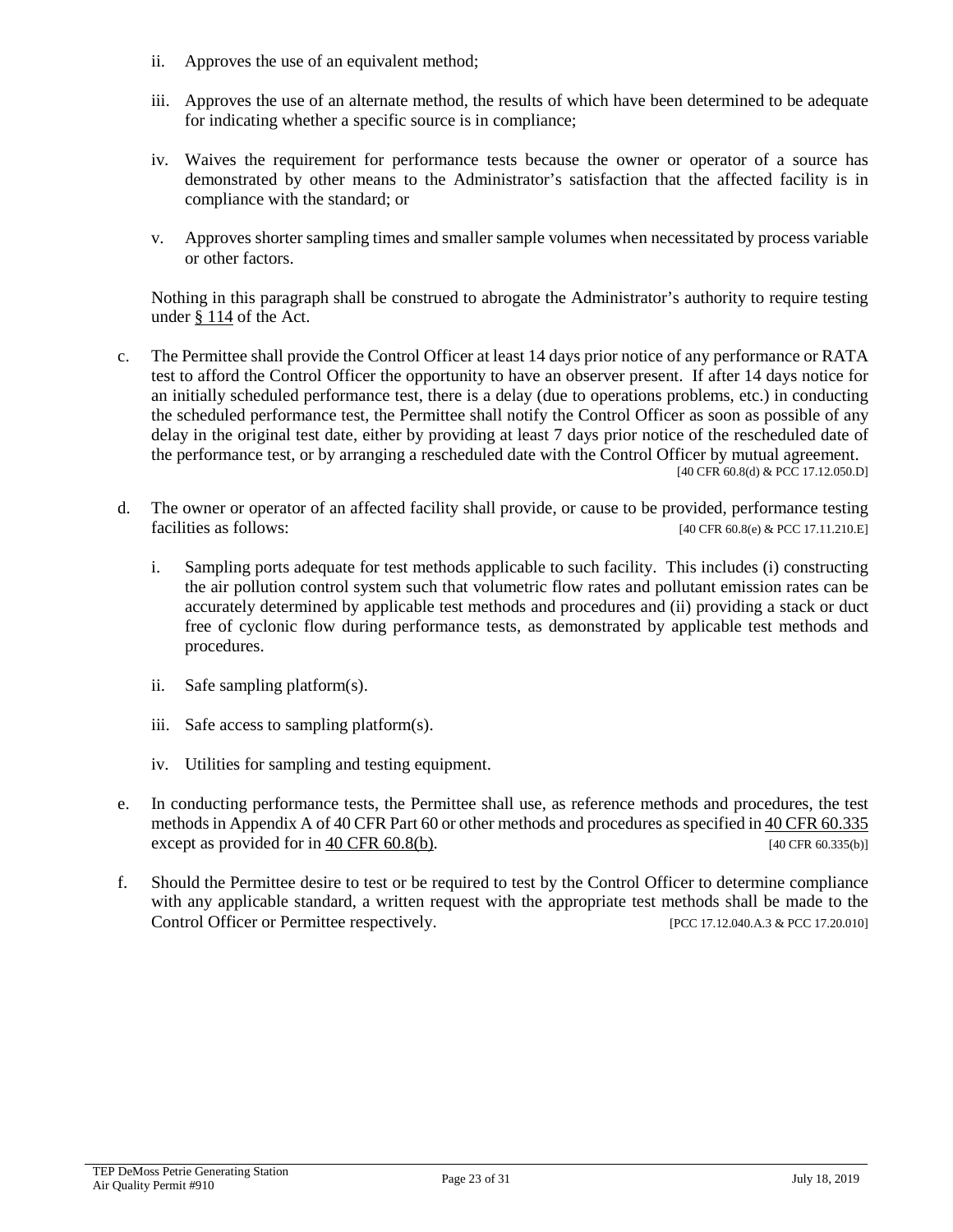## <span id="page-23-0"></span>**§ 3: Facility Wide Operations**

#### **Emission Limits and Standards Exercíal Exercíal Exercíal Exercíal Exercíal Exercíal Exercíal Exercíal Exercíal Exercíal Exercíal Exercíal Exercíal Exercíal Exercíal Exercíal Exercíal Exercíal Exercíal Exercíal Exercíal**

#### 43. Opacity Standard

The Permittee shall not cause or permit the effluent from a single emission point, multiple emission point, or fugitive emissions source to have an average optical density equal to or greater than 20%, subject to the following provisions: [SIP Rule 321 & PCC 17.16.040]

#### **[This Condition is only federally enforceable when opacity is above 40%]**

- i. Opacities (optical densities), as measured in accordance with Method 9 or as otherwise provided in this permit, of an effluent shall be measured by a certified visible emissions evaluator with his/her natural eyes or with certified equipment, approximately following the procedures which were used during his/her certification, or by an approved and precisely calibrated in-stack monitoring instrument.
- ii. A violation of an opacity standard shall be determined by measuring and recording a set of consecutive, instantaneous opacities, and calculating the arithmetic average of the measurements within the set unless otherwise noted herein. The measurements shall be made at approximately fifteen-second intervals for a period of at least six minutes, and the number of required measurements shall be as specified in [PCC](http://library.amlegal.com/nxt/gateway.dll/Arizona/pimacounty_az/title17airqualitycontrol/chapter1716emissionlimitingstandards?f=templates$fn=default.htm$3.0$vid=amlegal:pimacounty_az$anc=JD_Table17.16.040)  [Table 17.16.040.](http://library.amlegal.com/nxt/gateway.dll/Arizona/pimacounty_az/title17airqualitycontrol/chapter1716emissionlimitingstandards?f=templates$fn=default.htm$3.0$vid=amlegal:pimacounty_az$anc=JD_Table17.16.040) Sets need not be consecutive in time, and in no case shall two sets overlap. If the average opacity of the set of instantaneous measurements exceeds the maximum allowed by any rule, this shall constitute a violation.
- iii. The use of air or other gaseous diluents solely for the purpose of achieving compliance with an opacity standard is prohibited.
- iv. When the presence of uncombined water is the only reason for failure of a source to otherwise meet the requirements in Conditions 43 and 44, Conditions 43 and 44 shall not apply.

#### 44. Visibility Limiting Standard

The Permittee shall not cause, suffer, allow, or permit diffusion of visible emissions, including fugitive dust, beyond the property boundary line within which the emissions become airborne, without taking reasonably necessary and feasible precautions to control generation of airborne particulate matter. Sources may be required to cease temporarily the activity or operation which is causing or contributing to the emissions until reasonably necessary and feasible precautions are taken.

[SIP Rule 343.A & PCC 17.16.050.D]

- a. This subsection shall not apply when wind speeds exceed twenty-five (25) miles per hour (using the Beaufort Scale of Wind-Speed Equivalents, or as recorded by the National Weather Service). This exception does not apply if control measures have not been taken or were not commensurate with the size or scope of the emission source. [SIP Rule 343.B & PCC 17.16.050.D]
- b. This subsection shall not apply to the generation of airborne particulate matter from undisturbed **land.** [PCC 17.16.050.D.3]

#### **[Locally Enforceable Condition]**

c. Any disregard of, neglect of, or inattention to other controls required herein, during any time when SIP Rule 343.A is in effect, shall automatically waive the exception, and such relaxation of controls shall be a violation. [SIP Rule 343.B.2]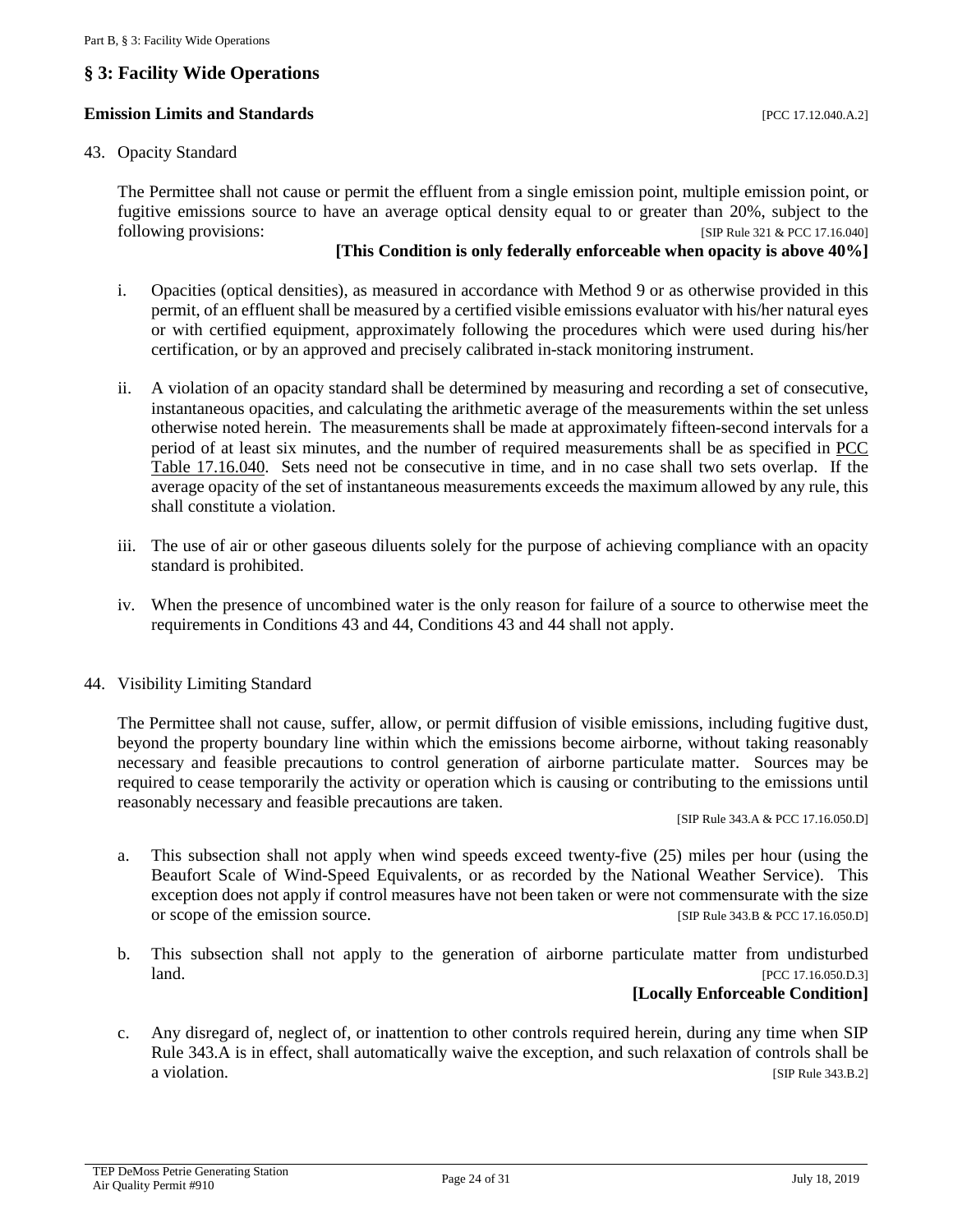45. Unpaved Service Roads and Parking Areas

The Permittee shall not cause, suffer, allow, or permit a driveway, or a parking area, or a vacant lot, or a suburban open area to be constructed, used, altered, repaired, demolished, cleared, or leveled, or the earth to be moved or excavated, without taking reasonable precautions to limit excessive amounts of particulate matter from becoming airborne. Dust and other types of air contaminants shall be kept to a minimum by good modern practices such as using an approved dust suppressant or adhesive soil stabilizer, paving, covering, landscaping, continuous wetting, detouring, barring access, or other acceptable means. [SIP Rule 318.A & PCC 17.16.080.A]

#### **Monitoring Requirements and the sequence of the sequence of the sequence of the sequence of the sequence of the sequence of the sequence of the sequence of the sequence of the sequence of the sequence of the sequence of**

<span id="page-24-0"></span>46. Opacity & Visibility Limiting Standard

The Permittee shall have a certified Method 9 observer conduct a visual survey of emissions from all fugitive dust sources at the facility each calendar quarter. The Permittee shall at a minimum keep in a log a record of the name of the individual making the observation, the date and location on which the observation was made, and the results of the observation. If the observer sees a visible emission from a fugitive dust source that on an instantaneous basis appears to exceed 20%, then the observer shall, if practicable, take a six-minute Method 9 observation of the visible emission.

- a. If the six-minute opacity of the visible emission is less than or equal to the 20% opacity standard, the Permittee shall have the observer make a record in a log of the location, date, and time of the observation, and the results of the Method 9 observation.
- b. If the six-minute opacity of the visible emission exceeds the 20% opacity standard, then the Permittee shall adjust or repair the controls or equipment to reduce opacity to below the applicable opacity standard and report it as an excess emissions under Conditions [50](#page-25-1) and [11.a.](#page-6-3) If necessary more effective dust suppressant activities shall be taken to reduce/ eliminate the source of the fugitive dust.
- <span id="page-24-1"></span>47. Unpaved Service Roads and Parking Areas

Follow procedures in Condition [46.](#page-24-0)

#### **Recordkeeping Requirements** [PCC 17.12.040.A.4]

48. Opacity & Visibility Limiting Standard

The Permittee shall record the results of the monitoring in Condition [46.](#page-24-0) At a minimum the record shall indicate the date and results of the visual survey, the dates and types of dust suppressant activities that were undertaken if any, the name and title of the individual making the entry.

49. Unpaved Service Roads and Parking Areas

The Permittee shall record the results of the monitoring in Condition [47.](#page-24-1) At a minimum the record shall indicate the date and results of the visual survey, the dates and types of dust suppressant activities that were undertaken if any, the name and title of the individual making the entry.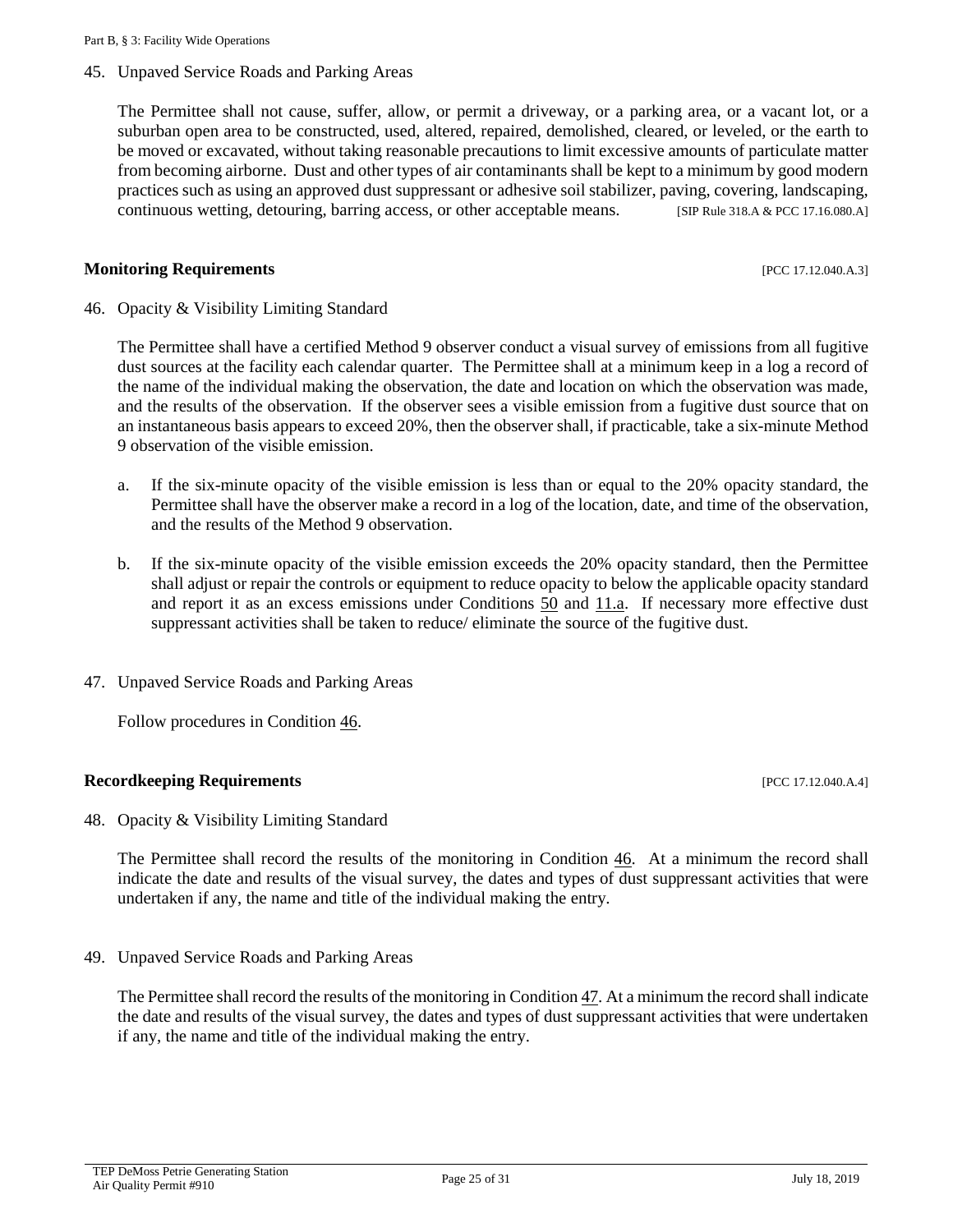#### **Reporting Requirements and the properties in the contract of the contract of the contract of the contract of the contract of the contract of the contract of the contract of the contract of the contract of the contract o**

<span id="page-25-1"></span>50. Excess Emissions and Permit Deviation Reporting [PCC 17.12.040.A.5.b & PCC 17.12.040.E.3.d]

The Permittee shall report to the Control Officer any emissions in excess of the limits (as defined in PCC 17.04.340, "Excess emissions") established by this Part within 24 hours of the time the Permittee first learned of the excess emissions occurrence. The Permittee shall report other deviations from permit requirements in this Part within two working days of the time the Permittee first learned of the occurrence of the deviation *(See Part A, Section [11](#page-6-4) for detailed information on these two reports)*.

- 51. Semiannual Summary Reports of Required Monitoring [PCC 17.12.040.A.5.a]
	- a. The Permittee shall submit reports of any required monitoring within Part B of this permit at least every six months. All instances of excess emissions and deviations from permit requirements, as described in Condition [11,](#page-6-4) shall be clearly identified in such reports. These reports shall include the following:
		- i. The 12-month rolling total of  $NO<sub>X</sub>$  and CO emissions for each month since the last semiannual summary report; and
		- ii. Results of any performance tests conducted during the reporting period.
	- b. Semiannual summary reports shall be due on January 31<sup>st</sup> (covering the period July 1<sup>st</sup> through December  $31<sup>st</sup>$ ) and July  $31<sup>st</sup>$  (covering the period January  $1<sup>st</sup>$  through June  $30<sup>th</sup>$ ) of each year. The first semiannual summary report due after permit issuance may not cover a 6-month period.
- <span id="page-25-0"></span>52. Compliance Certification Reporting [PCC 17.12.220.A.2]
	- a. The Permittee shall submit an annual compliance certification to the Control Officer and to EPA Region IX at the addresses in Conditions [11.a](#page-6-3) and [7.b.](#page-5-0) The compliance certification report is due on February  $15<sup>th</sup>$  of each year (covering the period January 1<sup>st</sup> through December 31<sup>st</sup> of the previous year). The first report due after permit issuance may not cover a 12-month period (*See Condition [7](#page-4-1) for detailed information on this report*).
	- b. For the purpose of submitting compliance certifications or establishing whether or not the Permittee has violated or is in violation of any standard in this permit, nothing in this permit shall preclude the use, including the exclusive use, of any credible evidence or information, relevant to whether a source would have been in compliance with applicable requirements if the appropriate performance or compliance test or procedure had been performed. [40 CFR 60.11(g)]
- 53. Emission Inventory Reporting [PCC 17.12.320]

Every source subject to a permit requirement shall complete and submit an annual emissions inventory questionnaire when requested by the Control Officer. The questionnaire is due by March 31<sup>st</sup>, or 90 days after the Control Officer makes the inventory form available, whichever occurs later, and shall include emission information for the previous calendar year. These requirements apply whether or not a permit has been issued and whether or not a permit application has been filed (*See Condition [6](#page-4-2) for additional information on this report*).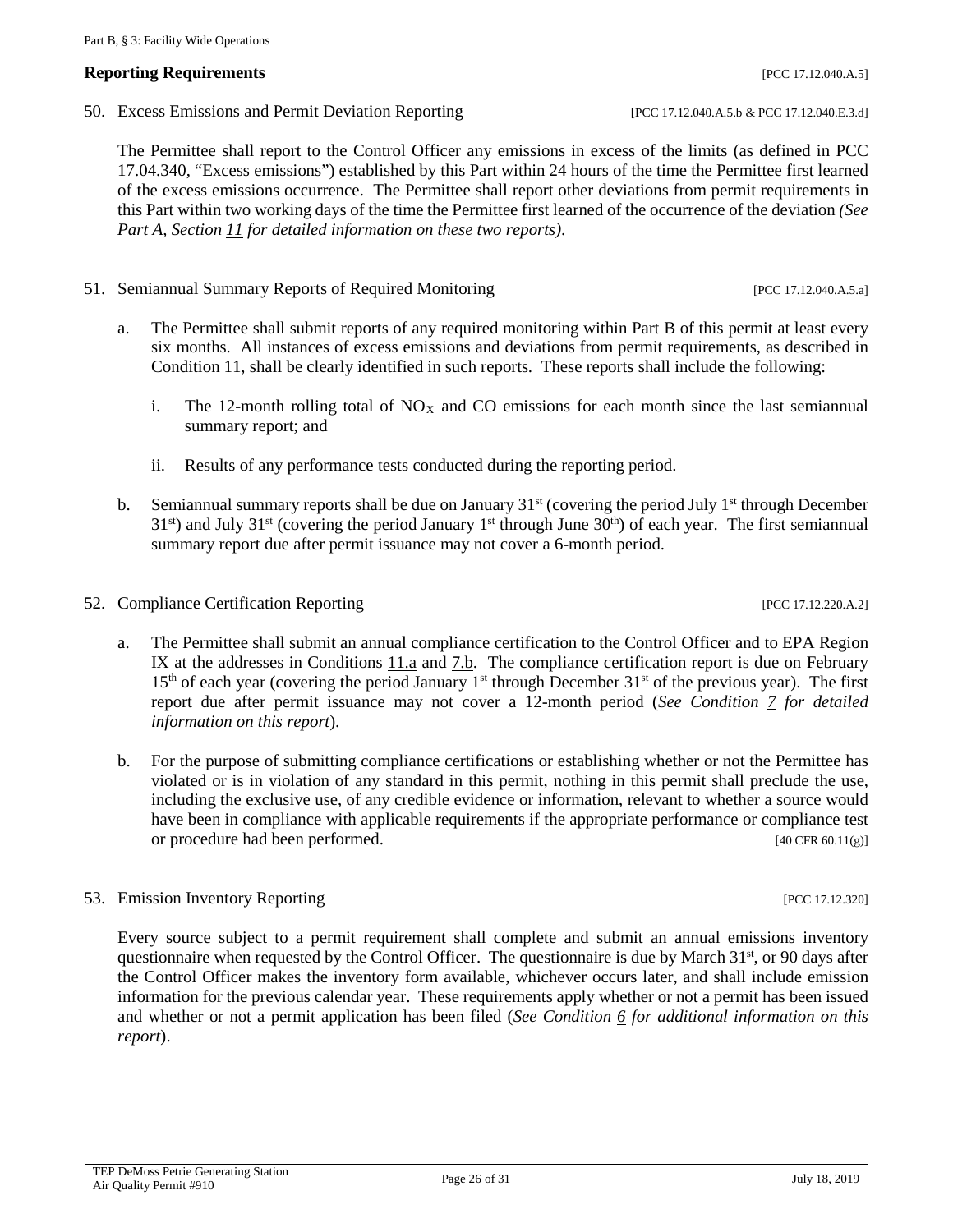- 54. For purposes of demonstrating compliance, these test methods shall be used, provided that for the purpose of establishing whether or not the facility has violated or is in violation of any provision of this permit, nothing in this permit shall preclude the use, including the exclusive use, of any credible evidence or information relevant to whether a source would have been in compliance with applicable federal requirements if the appropriate performance or compliance procedures or methods had been performed.
	- a. Opacity

When required the opacity of visible emissions shall be determined by EPA Test Method 9, Appendix A, [40 CFR Part 60](https://www.ecfr.gov/cgi-bin/text-idx?SID=4b23a4a069532fb7d76442f59a0bcb6e&mc=true&node=pt40.9.60&rgn=div5#ap40.9.60.a_64) or by EPA approve[d Alternate Method ALT-082](https://www3.epa.gov/ttn/emc/approalt/ALT082.pdf) to monitor compliance with the opacity standards identified in this permit. [PCC 17.12.040.A.3]

b. Fuel Sulfur Limitations

Documentation, such as tariff agreements or invoices or statements from the fuel supplier, showing the fuels delivered and verifying the fuel sulfur content is below applicable standards, shall be an acceptable means to demonstrate compliance with fuel sulfur limitations identified in this permit. If otherwise required or when requested by the Control Officer, the fuel sulfur content of fuels shall be determined using ASTM D129, D1266, D1552, D2622, D4294, D5453 or an equivalent for liquid fuels, and ASTM D1072, D3246, D4084, D4468, D4810, D6228, D6667, Gas Processors Association Standard 2377, or an equivalent for gaseous fuels.

c. Alternative Test Plan

The Permittee may submit an alternate and equivalent test method(s) for approval by the Control Officer that is listed i[n 40 CFR Subpart 60, Appendix A](https://www.ecfr.gov/cgi-bin/text-idx?SID=4b23a4a069532fb7d76442f59a0bcb6e&mc=true&node=pt40.9.60&rgn=div5#ap40.9.60.a_64) or is approved by the EPA as an alternative test method (See <https://www.epa.gov/emc/broadly-applicable-approved-alternative-test-methods> for a listing of approved alternate test methods.

d. Test Protocols and Guidelines

Should the Permittee desire to test, or be required to test by the Control Officer to determine compliance with any applicable standard, a written request with the appropriate test methods shall be made to the Control Officer or Permittee respectively.

e. Concealment

The Permittee shall not construct, install, erect, use, replace, modify, or operate an emission source so as to conceal an emission which would otherwise be a violation of a control standard. Concealment shall include:

- a. The use of gaseous diluents to achieve compliance with an opacity standard or with a standards which based on the concentration of a pollutant in the gasses discharged to the atmosphere.
- b. Operating in a piecemeal fashion to avoid compliance with a standard that would otherwise apply to the source on the basis of its size; and
- c. Operating in a manner, under conditions, or during such times that emissions cannot be observed.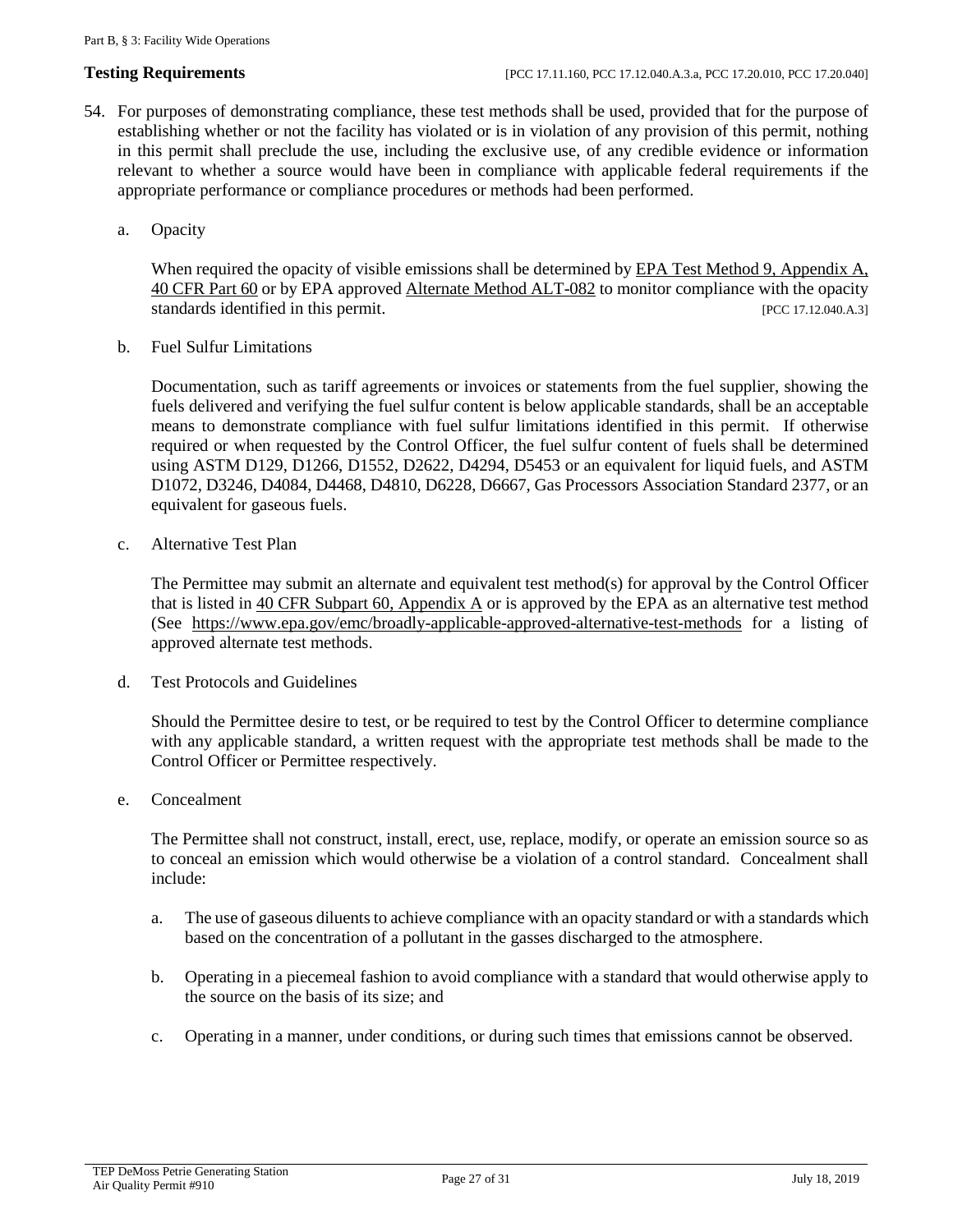# **ATTACHMENT 1: APPLICABLE REGULATIONS**

- <span id="page-27-0"></span>**40 CFR, Part 60 Standards of Performance for New Stationary Sources**
	- Subpart A General Provisions
	- Subpart GG New Source Performance Standards for Stationary Gas Turbines

### **40 CFR, Part 61 National Emission Standards for Hazardous Air Pollutants**

Subpart M National Emission Standards for Asbestos

#### **40 CFR, Part 75 Continuous Emission Monitoring**

Applicable Subparts and Appendices

**40 CFR Part 82 Protection of Stratospheric Ozone**

Subpart F Recycling and Emissions Reduction

#### **Pima County State Implementation Plan (SIP):**

| Rule       | $103$ – Authority                                           |
|------------|-------------------------------------------------------------|
| Rule       | 111 - General Applicability                                 |
| Rule       | 212 – Sampling, Testing, and Analysis Requirements          |
| Rule       | $222$ – Permit Display or Posting                           |
| Regulation | 24 – Permit Fee Schedules/Non-Fee Requirements              |
| Rule       | 301 – Planning, Construction, or Operating Without a Permit |
| Rule       | 318 – Vacant Lots and Open Spaces                           |
| Rule       | 321 – Standards and Applicability (Includes NESHAPS)        |
| Rule       | 332 – Compilation of Mass Rates and Concentrations          |
| Rule       | 343 – Visibility Limiting Standard                          |
| Regulation | $50 - Periodic Testing$                                     |
| Rule       | 623 – Reporting for Emission Inventories                    |
| Rule       | 621 – Reporting for Compliance Evaluations                  |
|            |                                                             |

### **Pima County Code, Title 17, Chapter 17.11 – General Provisions**

| Article I –<br><b>General Provisions</b> |
|------------------------------------------|
|------------------------------------------|

- 17.11.010 Statutory Authority.
- 17.11.020 Planning, Constructing, or Operating Without a Permit.
- **Article II – General Provisions for Stationary Sources**
- 17.11.060 Permit display or posting.
- 17.11.080 Permit shield.
- 17.11.120 Material permit condition.
- 17.11.160 Test methods and procedures.
- 17.11.190 Permits Containing synthetic emission limitations and standards.
- 17.11.210 Performance tests.

#### **Pima County Code, Title 17, Chapter 17.12 – Individual Permits and Permit Revisions for Class I Permits**

#### **Article I – Application Processing and Procedures**

- 17.12.010 Permit application processing procedures for Class I Permits.
- 17.12.040 Permit Contents for Class I permits.
- 17.12.060 Review by the EPA and affected states for Class I Permits
- 17.12.070 Acid Rain
- 17.12.080 Compliance plan.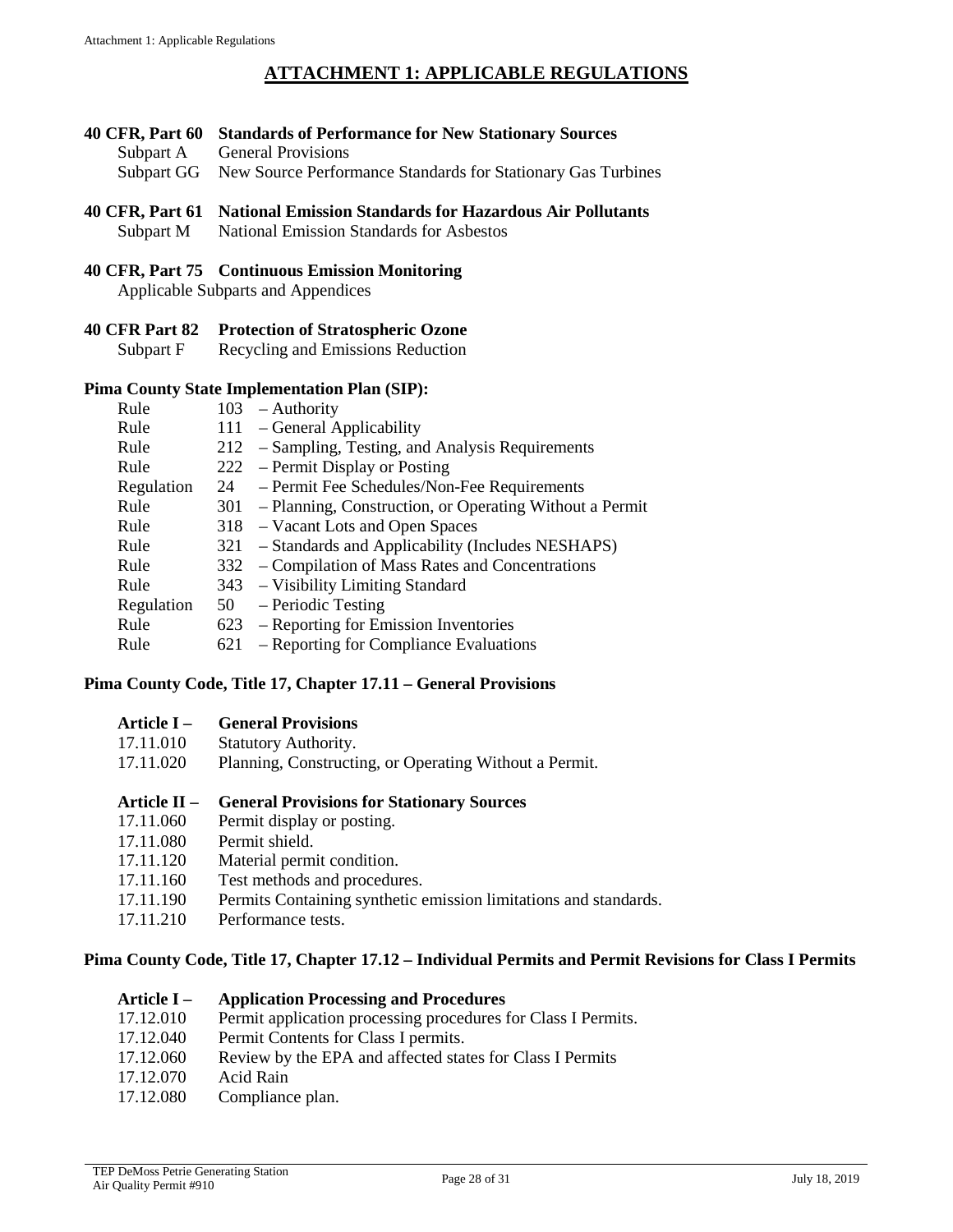#### **Article II – Permit Revisions, Renewal, and Transfers for Class I Permits**

- 17.12.090 Facility changes allowed without permit revisions.
- 17.12.100 Administrative permit amendments.<br>17.12.110 Minor permit Amendments.
- Minor permit Amendments.
- 17.12.120 Significant permit revision.
- 17.12.130 Permit reopenings revocation and reissuance termination.
- 17.12.140 Permit renewal and expiration.

#### **Article III – Emissions for Class I Permits**

- 17.12.160 Annual emissions inventory questionnaire.
- 17.12.170 Excess emissions reporting requirements.
- 17.12.180 Affirmative defenses for excess emissions due to malfunctions, startup, and shutdown.

#### **Article V – Fees for Class I Permits**

17.12.220 Fees related to Class I permits.

#### **Pima County Code, Title 17, Chapter 17.16 – Emission Limiting Standards**

#### **Article I – General Provisions**

17.16.020 Noncompliance with applicable standards.

#### **Article II – Visible Emission Standards**

- 17.16.040 Standards and applicability (includes NESHAP).
- 17.16.050 Visibility limiting standard.

#### **Article III – Emissions from Existing and New Nonpoint Sources**

17.16.080 Vacant lots and open spaces.

#### **Pima County Code Title 17, Chapter 17.20 – Emissions Source Testing and Monitoring**

#### **Article I – General Provisions**

17.20.010 Source sampling, monitoring and testing.

#### **Article II – Concealment of Emissions**

17.20.040 Concealment of emissions.

#### **Article V – Continuous Monitoring**

17.20.100 General Specifications

#### **Pima County Code Title 17, Chapter 17.28 – Violations and Conditional Orders**

- **Article I – Violations** (inclusive)
- **Article II – Conditional Orders** (inclusive)

**Article III – Circumvention** (inclusive)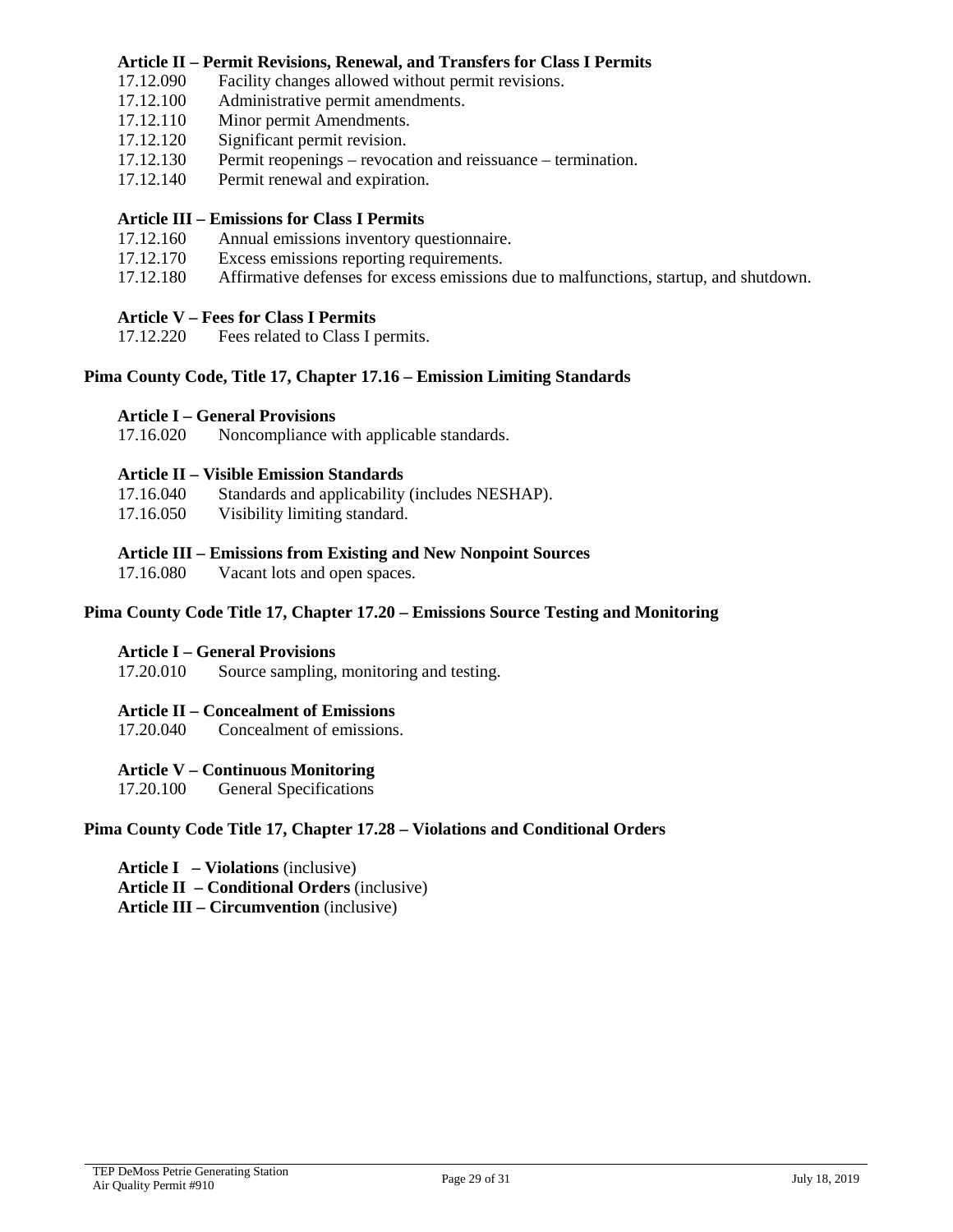# **ATTACHMENT 2: EQUIPMENT LIST**

<span id="page-29-0"></span>

| Unit<br>I.D. | <b>Description</b>                                             | Capacity          | <b>Serial Number</b>                     | <b>Model</b>    | <b>Installation</b><br>Date |
|--------------|----------------------------------------------------------------|-------------------|------------------------------------------|-----------------|-----------------------------|
| P.1.         | <b>General Electric Gas</b><br><b>Turbine Generator</b><br>Set | 85MW<br>Nameplate | Turbine: 297609<br>Generator:<br>336X903 | <b>MS7001EA</b> | February<br>2001            |

## **CONTINUOUS EMISSIONS MONITORING SYSTEMS EQUIPMENT**

| <b>NO<sub>x</sub></b> Monitor | <b>Diluent Monitor</b> | <b>CO</b> Monitor     |
|-------------------------------|------------------------|-----------------------|
| Installed & Certified         | Installed & Certified  | Installed & Certified |